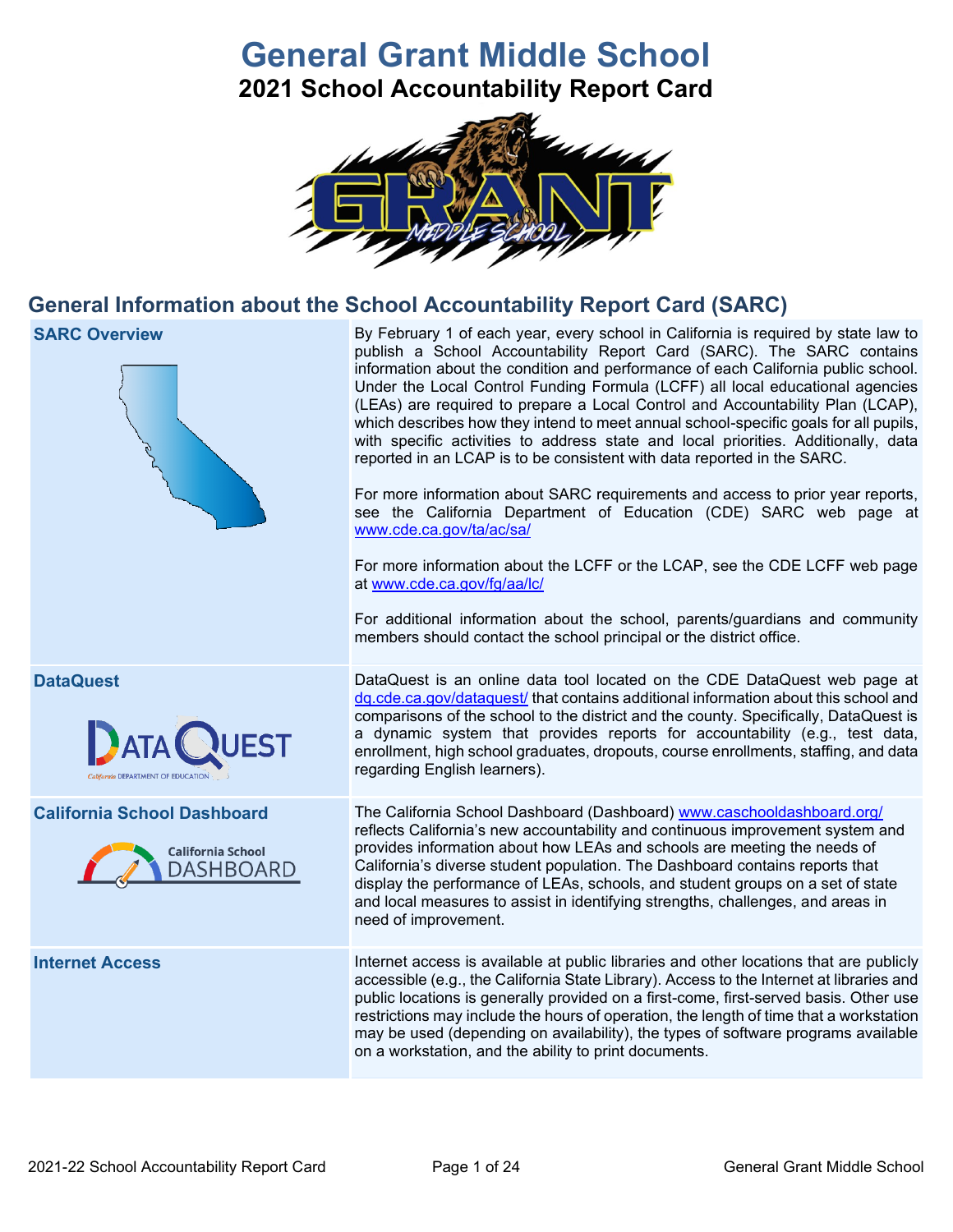## **2021-22 School Contact Information**

| <b>School Name</b>                       | <b>General Grant Middle School</b> |
|------------------------------------------|------------------------------------|
| <b>Street</b>                            | 360 North East Avenue              |
| City, State, Zip                         | Reedley, CA 93654                  |
| <b>Phone Number</b>                      | 559.305.7330                       |
| <b>Principal</b>                         | Sharon Matsuzaki                   |
| <b>Email Address</b>                     | matsuzaki-s@kcusd.com              |
| <b>School Website</b>                    | https://grant.kcusd.com            |
| <b>County-District-School (CDS) Code</b> | 10622656006761                     |

| <b>2021-22 District Contact Information</b> |                                            |  |  |  |  |
|---------------------------------------------|--------------------------------------------|--|--|--|--|
| <b>District Name</b>                        | Kings Canyon Joint Unified School District |  |  |  |  |
| <b>Phone Number</b>                         | 559.305.7010                               |  |  |  |  |
| Superintendent                              | John Campbell                              |  |  |  |  |
| <b>Email Address</b>                        | guzman-j@kcusd.com                         |  |  |  |  |
| <b>District Website Address</b>             | https://www.kcusd.com/                     |  |  |  |  |

### **2021-22 School Overview**

#### **School Description**

General Grant Departmental School was dedicated in September 1924. In 1954, it was moved to its present location and given the name General Grant Junior High School. The school received its current name of General Grant Middle School in 1990. The school currently serves 485 students in grades 6-8, on a campus with 35 classrooms, a gymnasium, cafeteria, and locker rooms. The school is a 35 classroom school located in the middle of Reedley. We have a staff of 24 teachers. In addition to our student body, we also house a county SDC program, office space for the district Migrant Services department, and Grant Middle School Opportunity Program, an alternate placement for district middle school students. The current student population of 485 students is comprised of 95% Hispanic, 3% White, 0.7% Asian, and 1% two or more race categories. Grant's Socioeconomically Disadvantaged population is 96%, our English Learner population is 26%, and Students with Disabilities make up 9% of the student population. KCUSD serves approximately 10,000 students with 8 elementary K-5 schools, 4 elementary K-8 schools, 3 middle schools, 2 high schools, one continuation high school, one Middle College High School, an online high school, and an adult school program. KCUSD is located in the San Joaquin Valley in and around the cities of Reedley, Orange Cove, and Squaw Valley. The total area of the District is over 600 square miles. Reedley is an incorporated city in Fresno County in the state of California with a population of approximately 18,000. It is an agricultural based community located 25 miles southeast of Fresno.

General Grant Middle School teachers and staff are dedicated to ensuring the academic success of every student and providing a safe and productive learning experience. We are committed to working in collaborative teams to build systems of accountability in order to develop and support high student achievement for all students. Our goal is for all students to be able to think critically and communicate effectively in order to engage in rigorous academic discourse. We will achieve our goal by implementing high leverage teaching practices and maintaining collective commitments.

#### **School Mission Statement**

Community, parents, staff, and students form a collaborative partnership in an effort to achieve the school's mission. The mission of Grant Middle School: We will commit to work collaboratively with all stakeholders to ensure high expectations in order to promote academic achievement and the development of responsible citizens through rigorous educational opportunities and experiences. Our vision is to work in collaborative teams to build systems of accountability in order to develop and support high student achievement for ALL.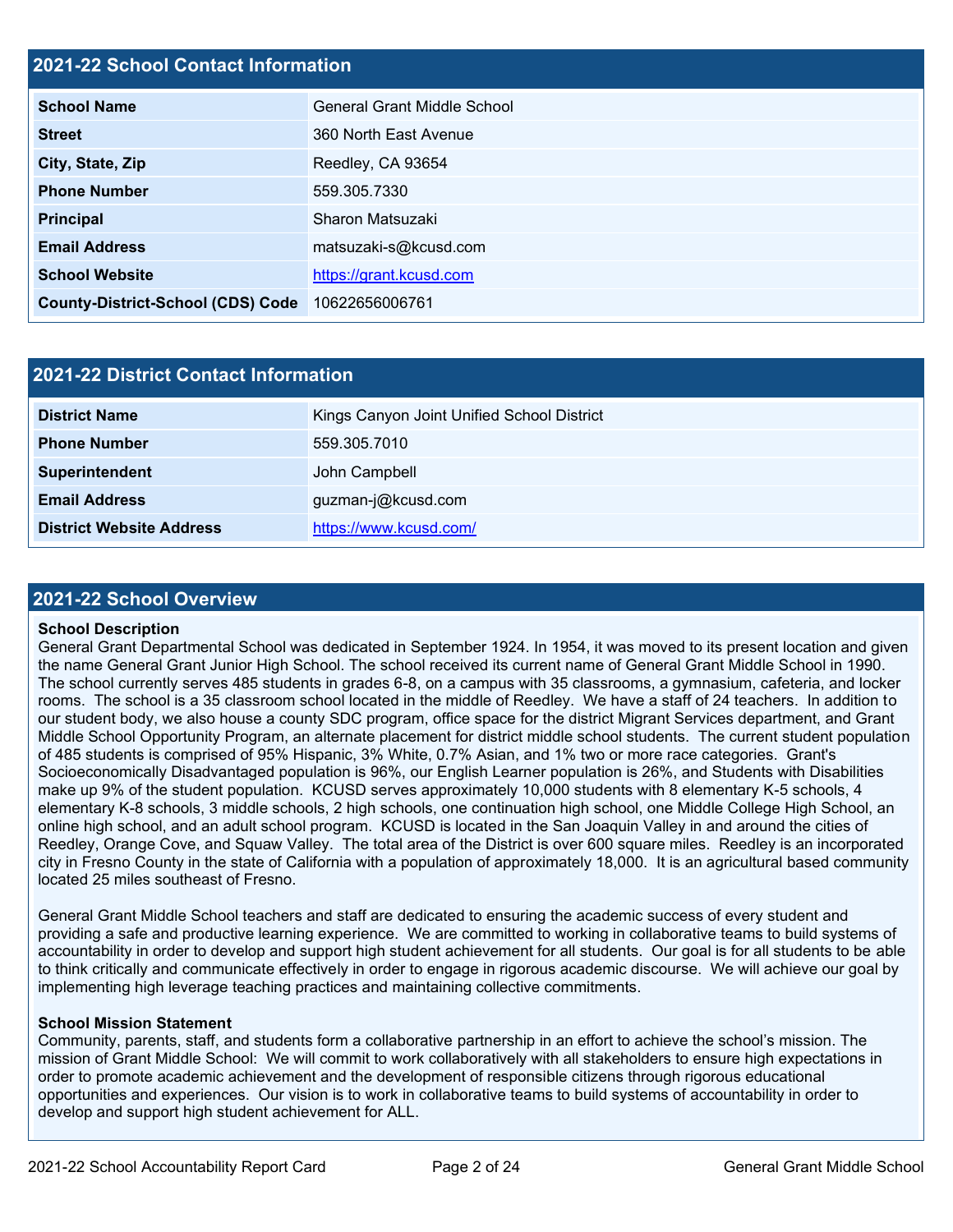## **About this School**

| 2020-21 Student Enrollment by Grade Level |                           |  |  |  |  |
|-------------------------------------------|---------------------------|--|--|--|--|
| <b>Grade Level</b>                        | <b>Number of Students</b> |  |  |  |  |
| Grade 6                                   | 174                       |  |  |  |  |
| Grade 7                                   | 177                       |  |  |  |  |
| Grade 8                                   | 205                       |  |  |  |  |
| <b>Total Enrollment</b>                   | 556                       |  |  |  |  |

## **2020-21 Student Enrollment by Student Group**

| <b>Student Group</b>                   | <b>Percent of Total Enrollment</b> |
|----------------------------------------|------------------------------------|
| Asian                                  | 0.5                                |
| <b>Filipino</b>                        | 0.2                                |
| <b>Hispanic or Latino</b>              | 95.1                               |
| <b>Two or More Races</b>               | 1.3                                |
| <b>White</b>                           | 2.9                                |
| <b>English Learners</b>                | 28.2                               |
| <b>Foster Youth</b>                    | 0.7                                |
| <b>Homeless</b>                        | 0.4                                |
| <b>Socioeconomically Disadvantaged</b> | 93                                 |
| <b>Students with Disabilities</b>      | 9.4                                |

## **A. Conditions of Learning State Priority: Basic**

The SARC provides the following information relevant to the State priority: Basic (Priority 1):

- Degree to which teachers are appropriately assigned and fully credentialed in the subject area and for the pupils they are teaching;
- Pupils have access to standards-aligned instructional materials; and
- School facilities are maintained in good repair

Note: For more information refer to the Updated Teacher Equity Definitions web page at<https://www.cde.ca.gov/pd/ee/teacherequitydefinitions.asp>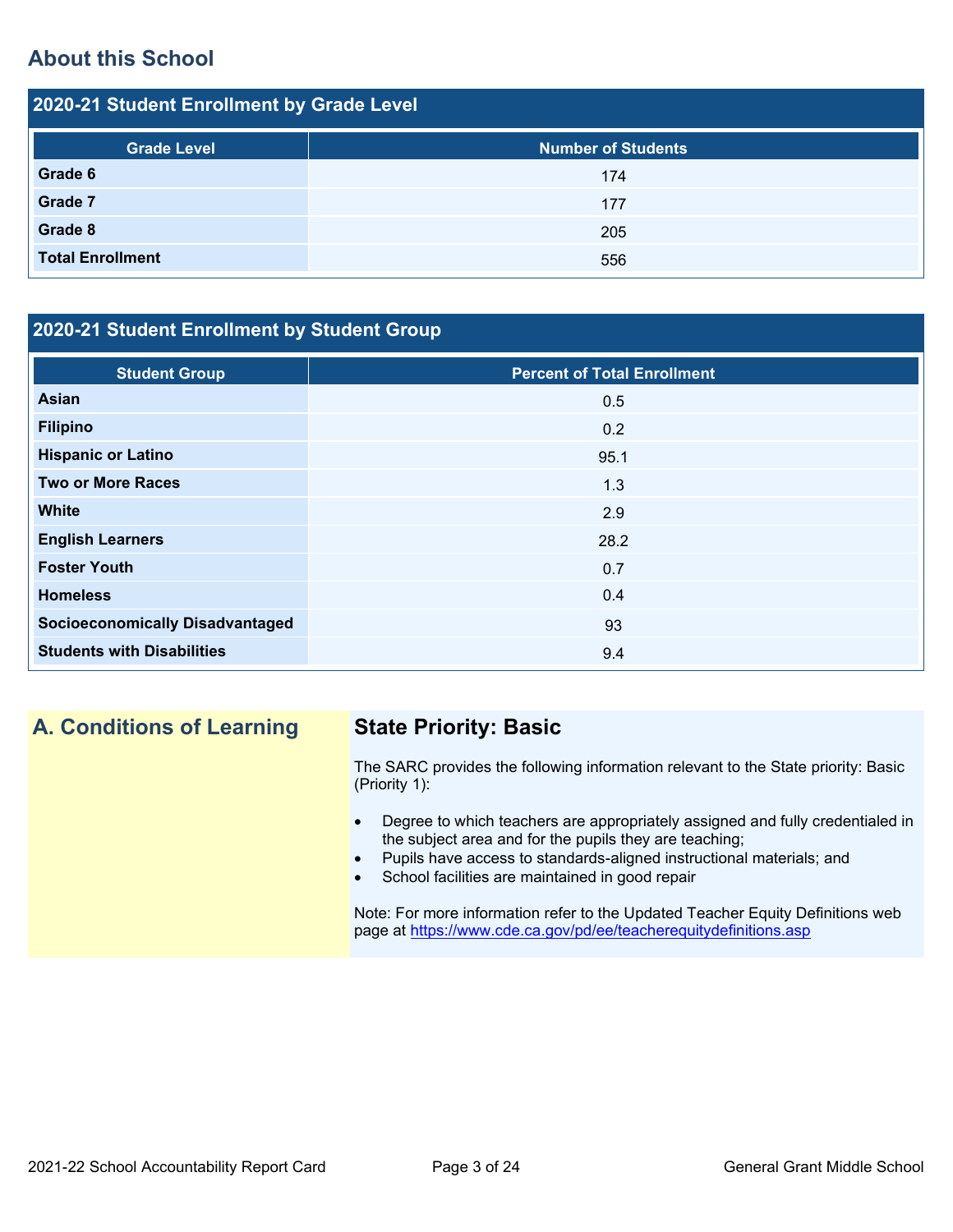| 2019-20 Teacher Preparation and Placement                                                       |         |  |  |  |  |
|-------------------------------------------------------------------------------------------------|---------|--|--|--|--|
| <b>Authorization/Assignment</b>                                                                 | 2019-20 |  |  |  |  |
| Fully (Preliminary or Clear) Credentialed for Subject and Student Placement (properly assigned) |         |  |  |  |  |
| <b>Intern Credential Holders Properly Assigned</b>                                              |         |  |  |  |  |
| Teachers Without Credentials and Misassignments ("ineffective" under ESSA)                      |         |  |  |  |  |
| Credentialed Teachers Assigned Out-of-Field ("out-of-field" under ESSA)                         |         |  |  |  |  |
| <b>Unknown</b>                                                                                  |         |  |  |  |  |
| <b>Total Teaching Positions</b>                                                                 |         |  |  |  |  |

Note: The data in this table is based on Full Time Equivalent (FTE) status. One FTE equals one staff member working full time; one FTE could also represent two staff members who each work 50 percent of full time. Additionally, an assignment is defined as a position that an educator is assigned to based on setting, subject, and grade level. An authorization is defined as the services that an educator is authorized to provide to students.

# **2019-20 Teachers Without Credentials and Misassignments (considered "ineffective" under ESSA) Authorization/Assignment 2019-20 Permits and Waivers Misassignments Vacant Positions Total Teachers Without Credentials and Misassignments**

## **2019-20 Credentialed Teachers Assigned Out-of-Field (considered "out-of-field" under ESSA)**

| <b>Indicator</b>                                              | 2019-20 |
|---------------------------------------------------------------|---------|
| <b>Credentialed Teachers Authorized on a Permit or Waiver</b> |         |
| <b>Local Assignment Options</b>                               |         |
| <b>Total Out-of-Field Teachers</b>                            |         |

## **2019-20 Class Assignments Indicator 2019-20 Misassignments for English Learners** (a percentage of all the classes with English learners taught by teachers that are misassigned) **No credential, permit or authorization to teach** (a percentage of all the classes taught by teachers with no record of an authorization to teach)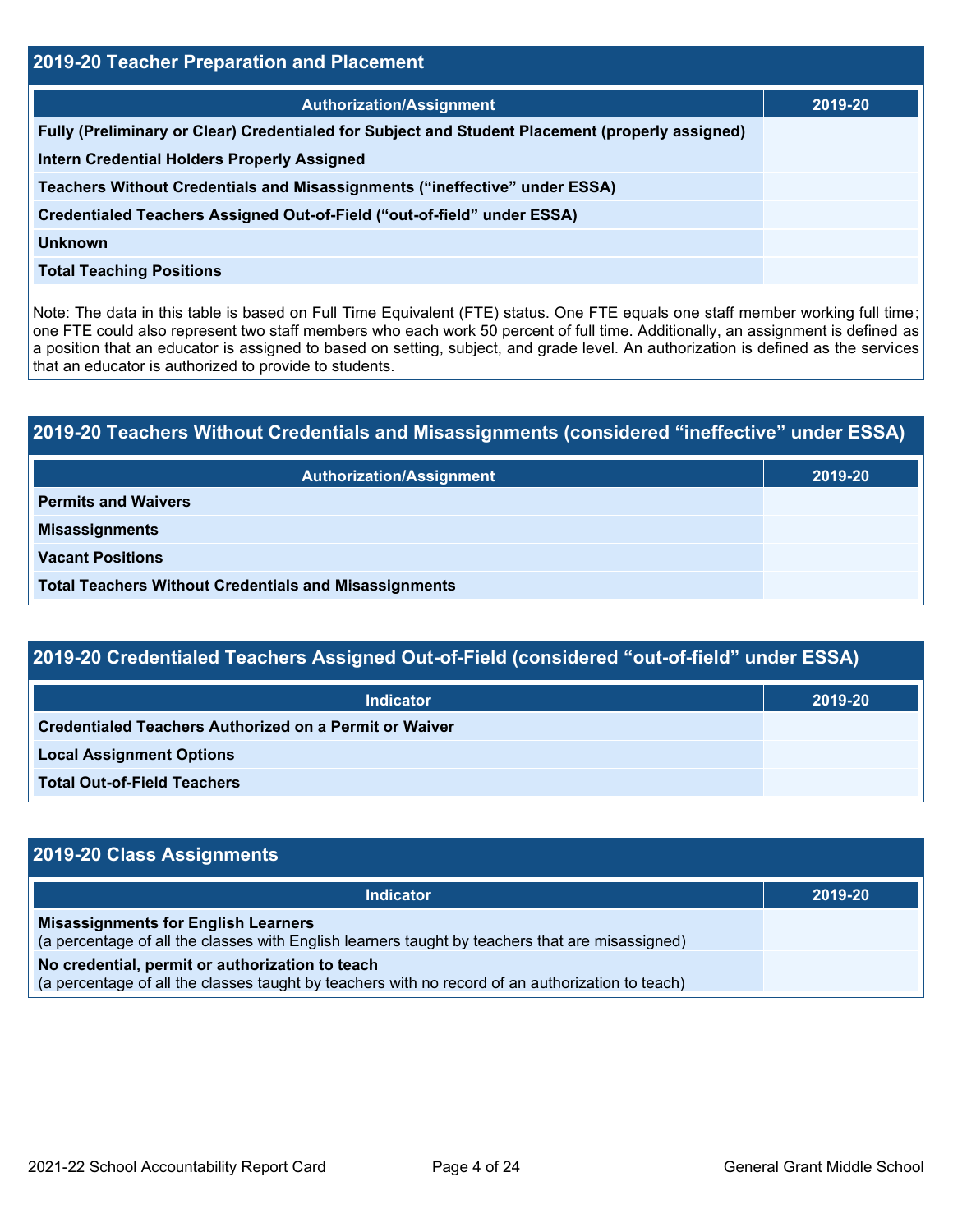### **2021-22 Quality, Currency, Availability of Textbooks and Other Instructional Materials**

A district textbook adoption committee is established for the process of textbook adoption. Each school site and grade level is represented on each textbook adoption committee. At Grant Middle School, there are sufficient textbooks and instructional materials for each of the core content areas. Each pupil, including English Learners, have access to district adopted texts, workbooks, or other supplemental instructional materials to use in class and to take home.

Grant's textbooks and other instructional materials for Reading/English Language Arts, Mathematics, Science, and History-Social Science meet state standards and are adopted by the State Board of Education and the Kings Canyon Unified School Board.

**Year and month in which the data were collected** August, 2021

| <b>Subject</b>                                         | Textbooks and Other Instructional Materials/year of<br><b>Adoption</b>                                                                                                                                            | <b>From</b><br><b>Most</b><br><b>Recent</b><br><b>Adoption</b><br>2. | <b>Percent</b><br><b>Students</b><br><b>Lacking Own</b><br><b>Assigned</b><br>Copy |
|--------------------------------------------------------|-------------------------------------------------------------------------------------------------------------------------------------------------------------------------------------------------------------------|----------------------------------------------------------------------|------------------------------------------------------------------------------------|
| <b>Reading/Language Arts</b>                           | Engage New York, adopted 2014                                                                                                                                                                                     | Yes                                                                  | $0\%$                                                                              |
| <b>Mathematics</b>                                     | Engage New York, adopted 2014                                                                                                                                                                                     | Yes                                                                  | $0\%$                                                                              |
| <b>Science</b>                                         | Amplify Science, August 2020                                                                                                                                                                                      | Yes                                                                  | $0\%$                                                                              |
| <b>History-Social Science</b>                          | Holt, World History (Ancient Civilizations) 2006 edition, 6th<br>grade<br>Holt, World History (Medieval to Early Modern Times) 2006<br>edition, 7th grade<br>Holt, United States History, 2006 edition, 8th grade | Yes                                                                  | $0\%$                                                                              |
| <b>Foreign Language</b>                                | N/A                                                                                                                                                                                                               |                                                                      | N/A                                                                                |
| <b>Health</b>                                          | N/A                                                                                                                                                                                                               |                                                                      | <b>NA</b>                                                                          |
| <b>Visual and Performing Arts</b>                      | N/A                                                                                                                                                                                                               |                                                                      |                                                                                    |
| <b>Science Laboratory Equipment</b><br>$(grades 9-12)$ | N/A                                                                                                                                                                                                               |                                                                      |                                                                                    |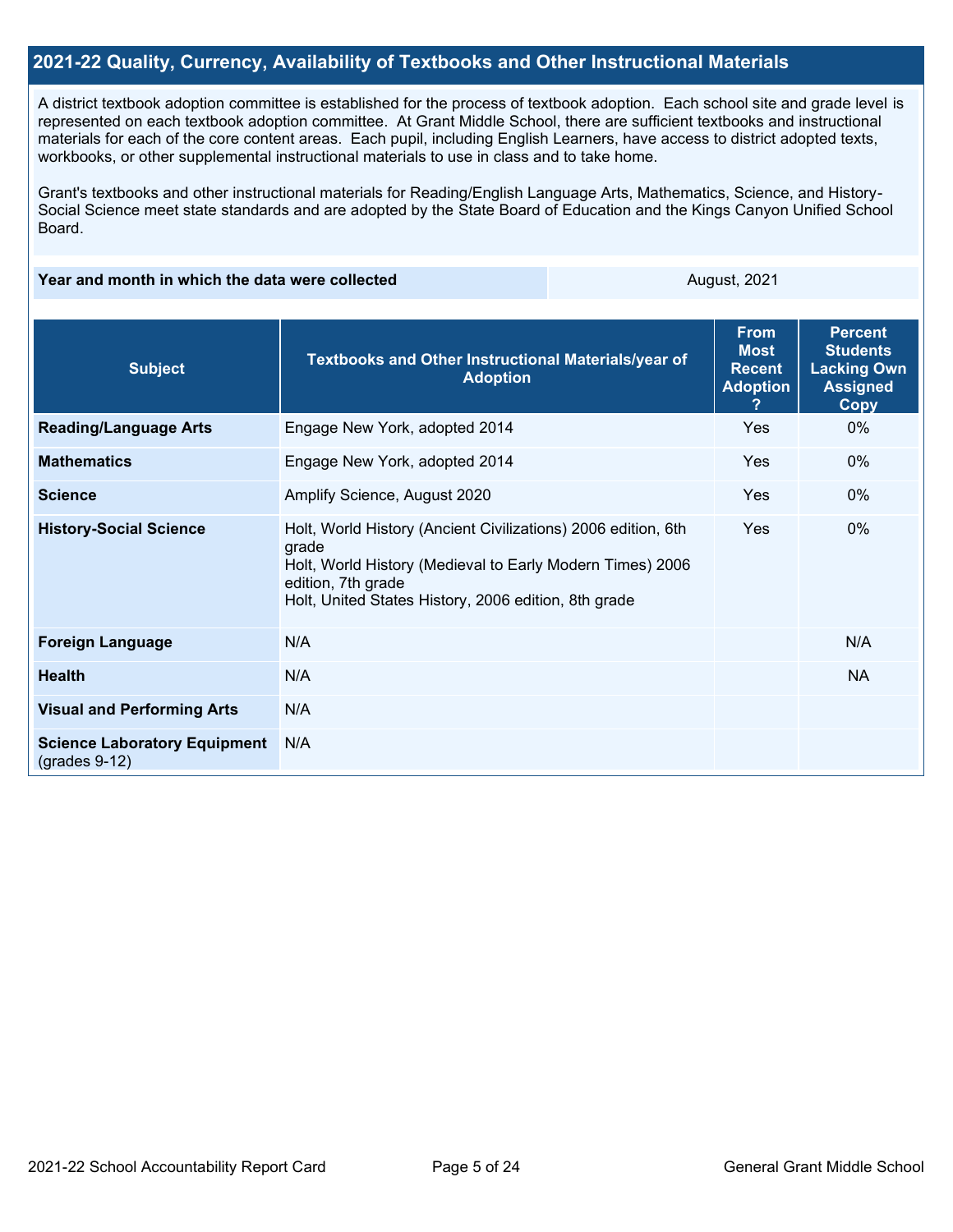### **School Facility Conditions and Planned Improvements**

The district takes great efforts to ensure that all schools are clean, safe, and functional. To assist in this effort, the district uses a facility survey instrument developed by the State of California Office of Public School Construction. The results of this survey are available at the KCUSD Business Office.

Below is more specific information on the condition of the school and the efforts made to ensure that students are provided with a clean, safe, and functional learning environment. Additional information about the condition of the school's facilities may be obtained by speaking with the school principal.

Grant Middle School has 35 classrooms, a cafeteria/multipurpose room, a library media center, a gym and an administration building. The main campus was built in 1954. Additional classrooms were constructed in 1958 and 1977. Additional relocatable classrooms were constructed in 1970, 1989, 1997, 2000, 2003, and 2004. A library media center was constructed in 2003. Additionally, the construction of a gym was completed in November 2009.

District maintenance staff ensures that the repairs necessary to keep the school in good repair and working order are completed in a timely manner. A work order process is used to ensure efficient service and that emergency repairs are given the highest priority. The most recent inspection was conducted in September, 2021.

The Director of Maintenance, Custodial Supervisor, and the site principals work cooperatively with the custodial staff to develop cleaning schedules to ensure a clean and safe school.

The district participates in the State School Deferred Maintenance Program, which provides state matching funds on a dollar for dollar basis to assist school districts with expenditures for major repair or replacement of existing school building components. Typically, this includes roofing, plumbing, heating, air conditioning, electrical systems, interior or exterior painting, and floor systems.

| Year and month of the most recent FIT report                           |              |              | 09/2021      |                                                  |
|------------------------------------------------------------------------|--------------|--------------|--------------|--------------------------------------------------|
| <b>System Inspected</b>                                                | Rate<br>Good | Rate<br>Fair | Rate<br>Poor | <b>Repair Needed and Action Taken or Planned</b> |
| <b>Systems:</b><br>Gas Leaks, Mechanical/HVAC, Sewer                   | X            |              |              | AC unit at gym frozen, maintenance to recharge.  |
| Interior:<br><b>Interior Surfaces</b>                                  | X            |              |              |                                                  |
| <b>Cleanliness:</b><br>Overall Cleanliness, Pest/Vermin Infestation    | $\mathsf{X}$ |              |              |                                                  |
| <b>Electrical</b>                                                      | X            |              |              | Parking light flickering, maintenance to repair. |
| <b>Restrooms/Fountains:</b><br>Restrooms, Sinks/ Fountains             | $\sf X$      |              |              |                                                  |
| Safety:<br>Fire Safety, Hazardous Materials                            | X            |              |              |                                                  |
| <b>Structural:</b><br><b>Structural Damage, Roofs</b>                  | $\mathsf{X}$ |              |              |                                                  |
| External:<br>Playground/School Grounds, Windows/<br>Doors/Gates/Fences | X            |              |              | Broken sprinkler, grounds to replace.            |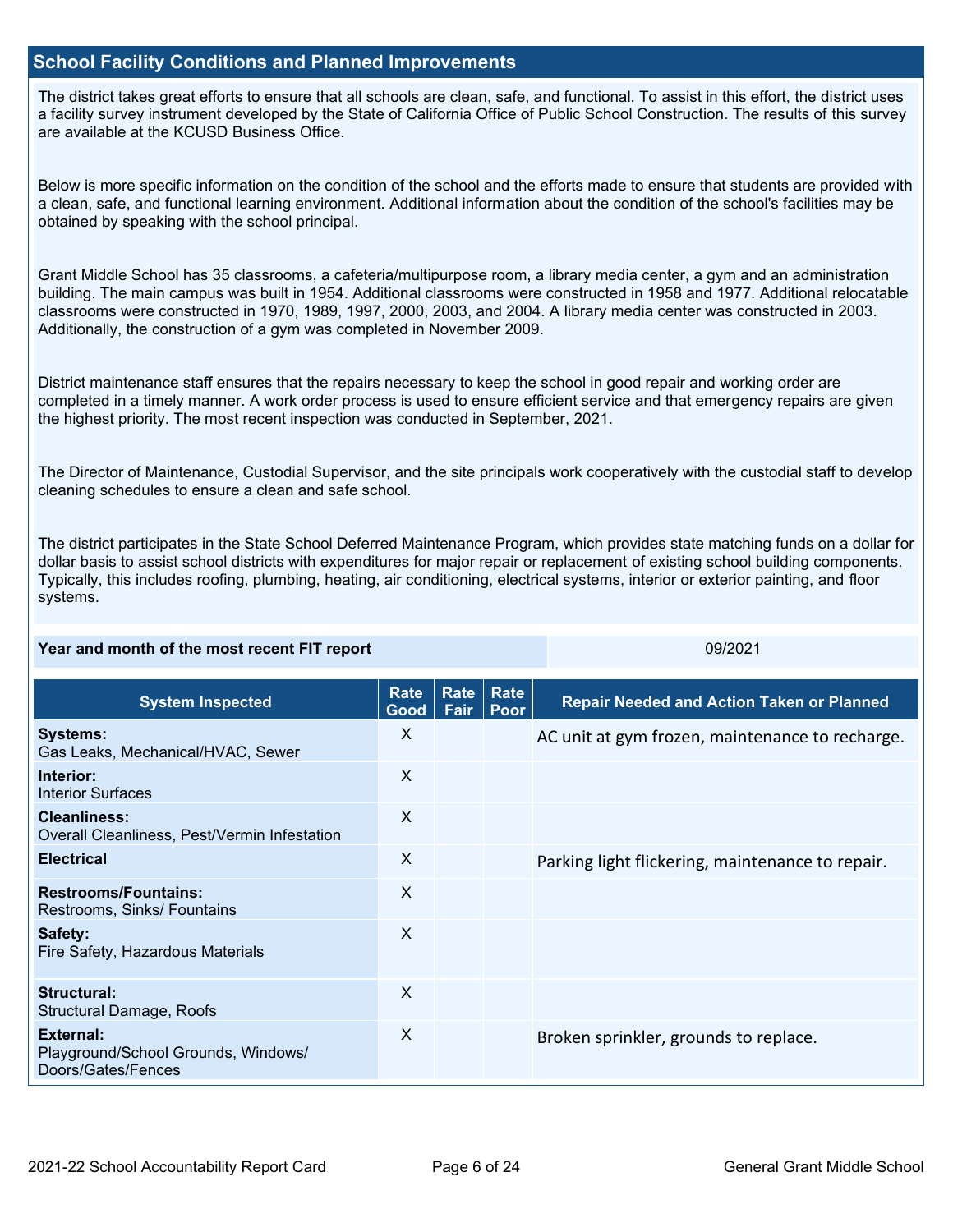| <b>Overall Facility Rate</b> |      |      |      |
|------------------------------|------|------|------|
| <b>Exemplary</b>             | Good | Fair | Poor |
|                              |      |      |      |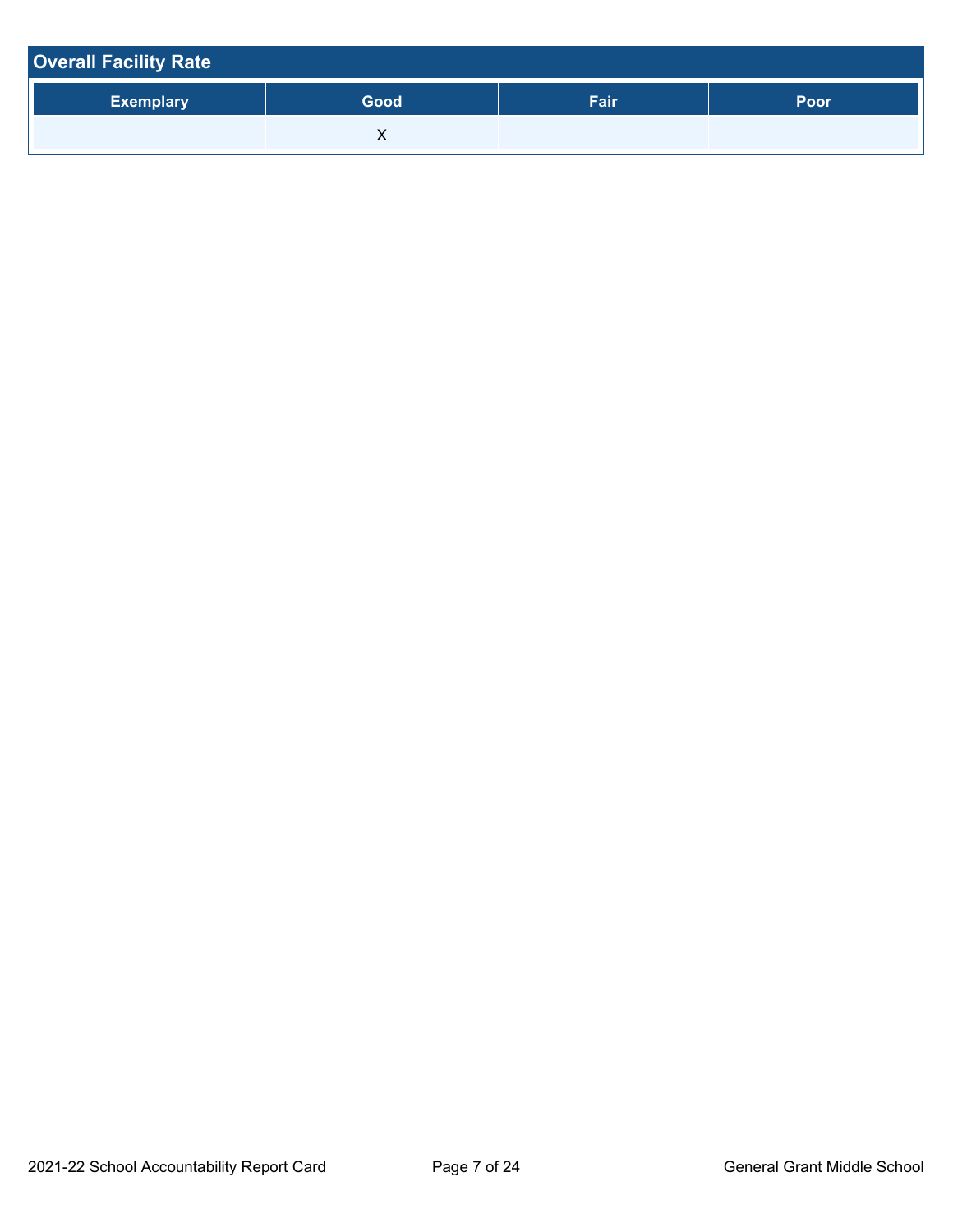## **B. Pupil Outcomes State Priority: Pupil Achievement**

The SARC provides the following information relevant to the State priority: Pupil Achievement (Priority 4):

#### **Statewide Assessments**

(i.e., California Assessment of Student Performance and Progress [CAASPP] System includes the Smarter Balanced Summative Assessments for students in the general education population and the California Alternate Assessments [CAAs] for English language arts/literacy [ELA] and mathematics given in grades three through eight and grade eleven. Only eligible students may participate in the administration of the CAAs. CAAs items are aligned with alternate achievement standards, which are linked with the Common Core State Standards [CCSS] for students with the most significant cognitive disabilities).

The CAASPP System encompasses the following assessments and student participation requirements:

- 1. **Smarter Balanced Summative Assessments and CAAs for ELA** in grades three through eight and grade eleven.
- 2. **Smarter Balanced Summative Assessments and CAAs for mathematics** in grades three through eight and grade eleven.
- 3. **California Science Test (CAST) and CAAs for Science** in grades five, eight, and once in high school (i.e., grade ten, eleven, or twelve).

#### **SARC Reporting in the 2020-2021 School Year Only**

Where the most viable option, LEAs were required to administer the statewide summative assessment in ELA and mathematics. Where a statewide summative assessment was not the most viable option for the LEA (or for one or more gradelevel[s] within the LEA) due to the pandemic, LEAs were allowed to report results from a different assessment that met the criteria established by the State Board of Education (SBE) on March 16, 2021. The assessments were required to be:

- Aligned with CA CCSS for ELA and mathematics;
- Available to students in grades 3 through 8, and grade 11; and
- Uniformly administered across a grade, grade span, school, or district to all eligible students.

#### **Options**

Note that the CAAs could only be administered in-person following health and safety requirements. If it was not viable for the LEA to administer the CAAs in person with health and safety guidelines in place, the LEA was directed to not administer the tests. There were no other assessment options available for the CAAs. Schools administered the Smarter Balanced Summative Assessments for ELA and mathematics, other assessments that meet the SBE criteria, or a combination of both, and they could only choose one of the following:

- Smarter Balanced ELA and mathematics summative assessments;
- Other assessments meeting the SBE criteria; or
- Combination of Smarter Balanced ELA and mathematics summative assessments and other assessments.

The percentage of students who have successfully completed courses that satisfy the requirements for entrance to the University of California and the California State University, or career technical education sequences or programs of study.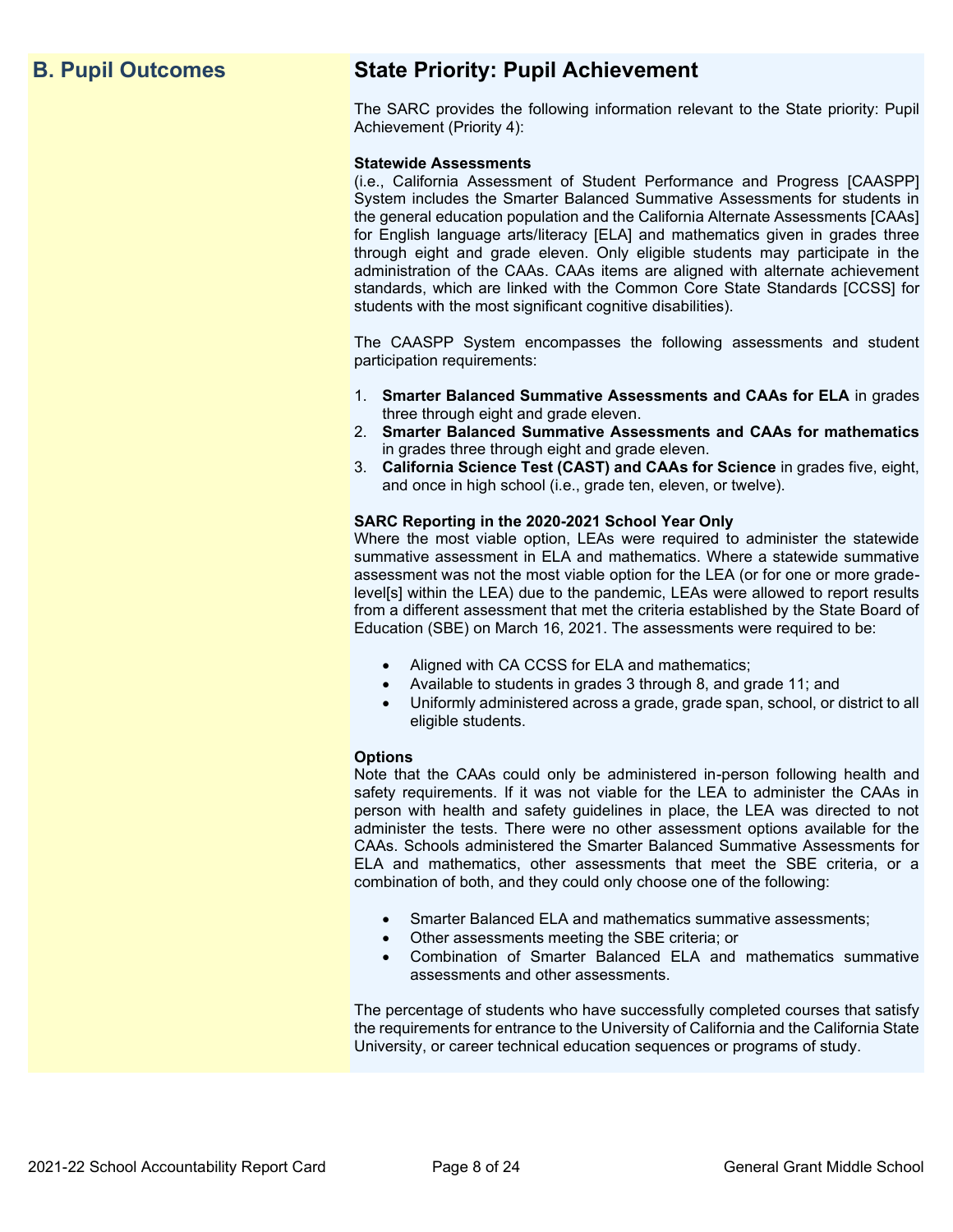## **Percentage of Students Meeting or Exceeding the State Standard on CAASPP**

This table displays CAASPP test results in ELA and mathematics for all students grades three through eight and grade eleven taking and completing a state-administered assessment.

The 2019-2020 data cells with N/A values indicate that the 2019-2020 data are not available due to the COVID-19 pandemic and resulting summative test suspension. The Executive Order N-30-20 was issued which waived the assessment, accountability, and reporting requirements for the 2019-2020 school year.

The 2020-2021 data cells have N/A values because these data are not comparable to other year data due to the COVID-19 pandemic during the 2020-2021 school year. Where the CAASPP assessments in ELA and/or mathematics is not the most viable option, the LEAs were allowed to administer local assessments. Therefore, the 2020-2021 data between school years for the school, district, state are not an accurate comparison. As such, it is inappropriate to compare results of the 2020-2021 school year to other school years.

| Subject                                                              | <b>School</b><br>2019-20 | <b>School</b><br>2020-21 | <b>District</b><br>2019-20 | <b>District</b><br>2020-21 | <b>State</b><br>2019-20 | <b>State</b><br>2020-21 |
|----------------------------------------------------------------------|--------------------------|--------------------------|----------------------------|----------------------------|-------------------------|-------------------------|
| <b>English Language Arts/Literacy</b><br>$\left($ grades 3-8 and 11) | N/A                      | N/A                      | N/A                        | N/A                        | N/A                     | N/A                     |
| <b>Mathematics</b><br>$(grades 3-8 and 11)$                          | N/A                      | N/A                      | N/A                        | N/A                        | N/A                     | N/A                     |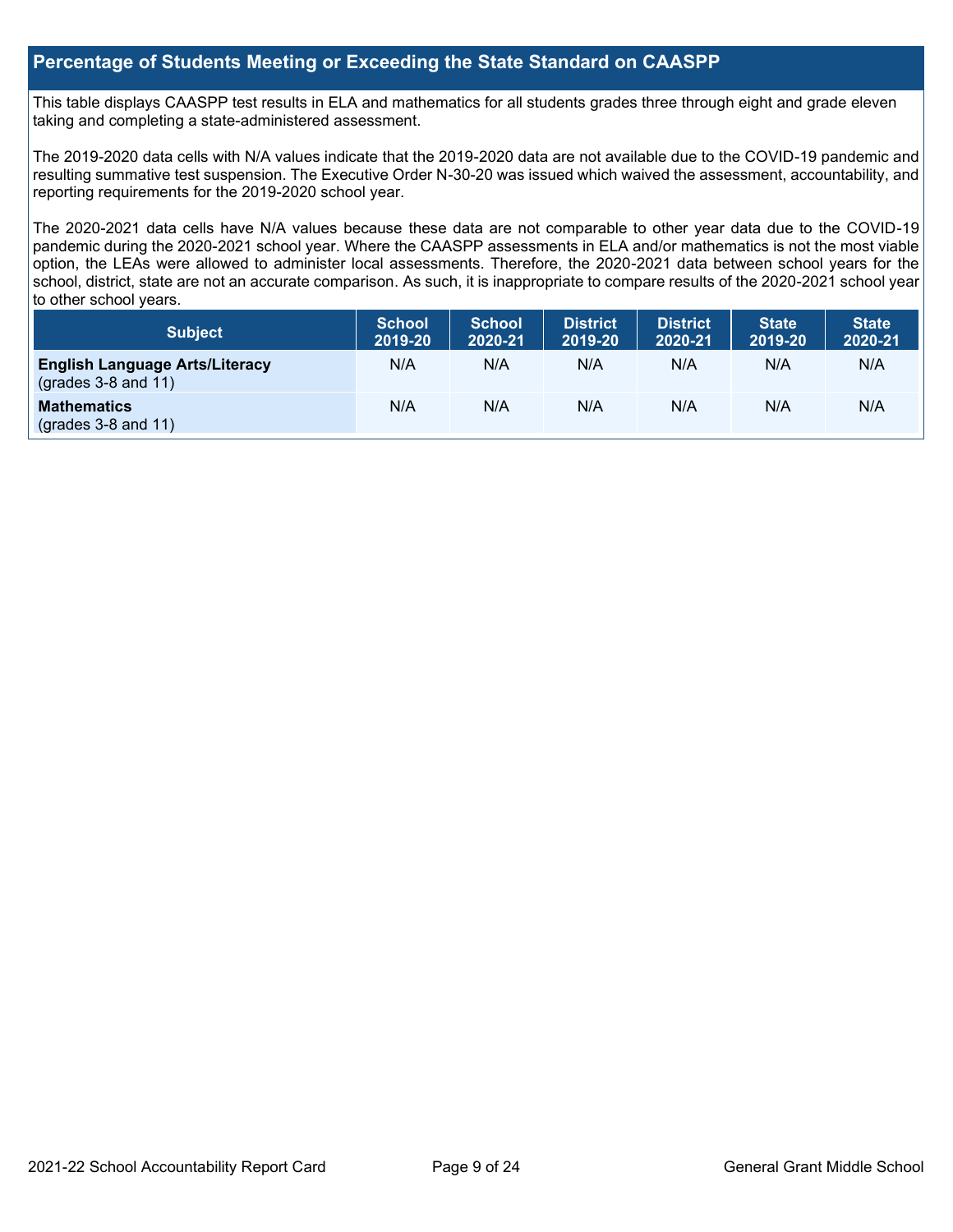## **2020-21 CAASPP Test Results in ELA by Student Group**

This table displays CAASPP test results in ELA by student group for students grades three through eight and grade eleven taking and completing a state-administered assessment. The CDE will populate this table for schools in cases where the school administered the CAASPP assessment. In cases where the school administered a local assessment instead of CAASPP, the CDE will populate this table with "NT" values, meaning this school did not test students using the CAASPP. See the local assessment(s) table for more information.

| <b>CAASPP</b><br><b>Student Groups</b>               | <b>CAASPP</b><br><b>Total</b><br><b>Enrollment</b> | <b>CAASPP</b><br><b>Number</b><br><b>Tested</b> | <b>CAASPP</b><br><b>Percent</b><br><b>Tested</b> | <b>CAASPP</b><br><b>Percent</b><br><b>Not Tested</b> | <b>CAASPP</b><br><b>Percent</b><br><b>Met or</b><br><b>Exceeded</b> |
|------------------------------------------------------|----------------------------------------------------|-------------------------------------------------|--------------------------------------------------|------------------------------------------------------|---------------------------------------------------------------------|
| <b>All Students</b>                                  | 553                                                | 542                                             | 98.01                                            | 1.99                                                 | 48.52                                                               |
| <b>Female</b>                                        | 259                                                | 254                                             | 98.07                                            | 1.93                                                 | 54.72                                                               |
| <b>Male</b>                                          | 294                                                | 288                                             | 97.96                                            | 2.04                                                 | 43.06                                                               |
| American Indian or Alaska Native                     | $\mathbf 0$                                        | $\mathbf 0$                                     | 0                                                | 0                                                    | $\mathbf 0$                                                         |
| <b>Asian</b>                                         | --                                                 | $-$                                             | --                                               | --                                                   | --                                                                  |
| <b>Black or African American</b>                     | $\mathbf{0}$                                       | $\Omega$                                        | $\mathbf 0$                                      | $\Omega$                                             | $\mathbf 0$                                                         |
| <b>Filipino</b>                                      | $\hspace{0.05cm}$ – $\hspace{0.05cm}$              | $\qquad \qquad -$                               | --                                               | --                                                   | $\sim$                                                              |
| <b>Hispanic or Latino</b>                            | 528                                                | 518                                             | 98.11                                            | 1.89                                                 | 47.88                                                               |
| <b>Native Hawaiian or Pacific Islander</b>           | $\mathbf{0}$                                       | $\mathbf 0$                                     | $\mathbf 0$                                      | 0                                                    | $\mathbf 0$                                                         |
| <b>Two or More Races</b>                             | $\overline{\phantom{m}}$                           | $\qquad \qquad -$                               | --                                               | --                                                   | $\overline{\phantom{a}}$                                            |
| <b>White</b>                                         | 14                                                 | 13                                              | 92.86                                            | 7.14                                                 | 61.54                                                               |
| <b>English Learners</b>                              | 134                                                | 131                                             | 97.76                                            | 2.24                                                 | 11.45                                                               |
| <b>Foster Youth</b>                                  | --                                                 | $-$                                             | --                                               | --                                                   | --                                                                  |
| <b>Homeless</b>                                      | $\hspace{0.05cm}$ – $\hspace{0.05cm}$              | --                                              | --                                               | $\overline{\phantom{a}}$                             | $\hspace{0.05cm}$                                                   |
| <b>Military</b>                                      | $\mathbf{0}$                                       | 0                                               | $\mathbf 0$                                      | $\overline{0}$                                       | 0                                                                   |
| <b>Socioeconomically Disadvantaged</b>               | 511                                                | 500                                             | 97.85                                            | 2.15                                                 | 46.2                                                                |
| <b>Students Receiving Migrant Education Services</b> | 29                                                 | 29                                              | 100                                              | 0                                                    | 48.28                                                               |
| <b>Students with Disabilities</b>                    | 53                                                 | 49                                              | 92.45                                            | 7.55                                                 | 8.16                                                                |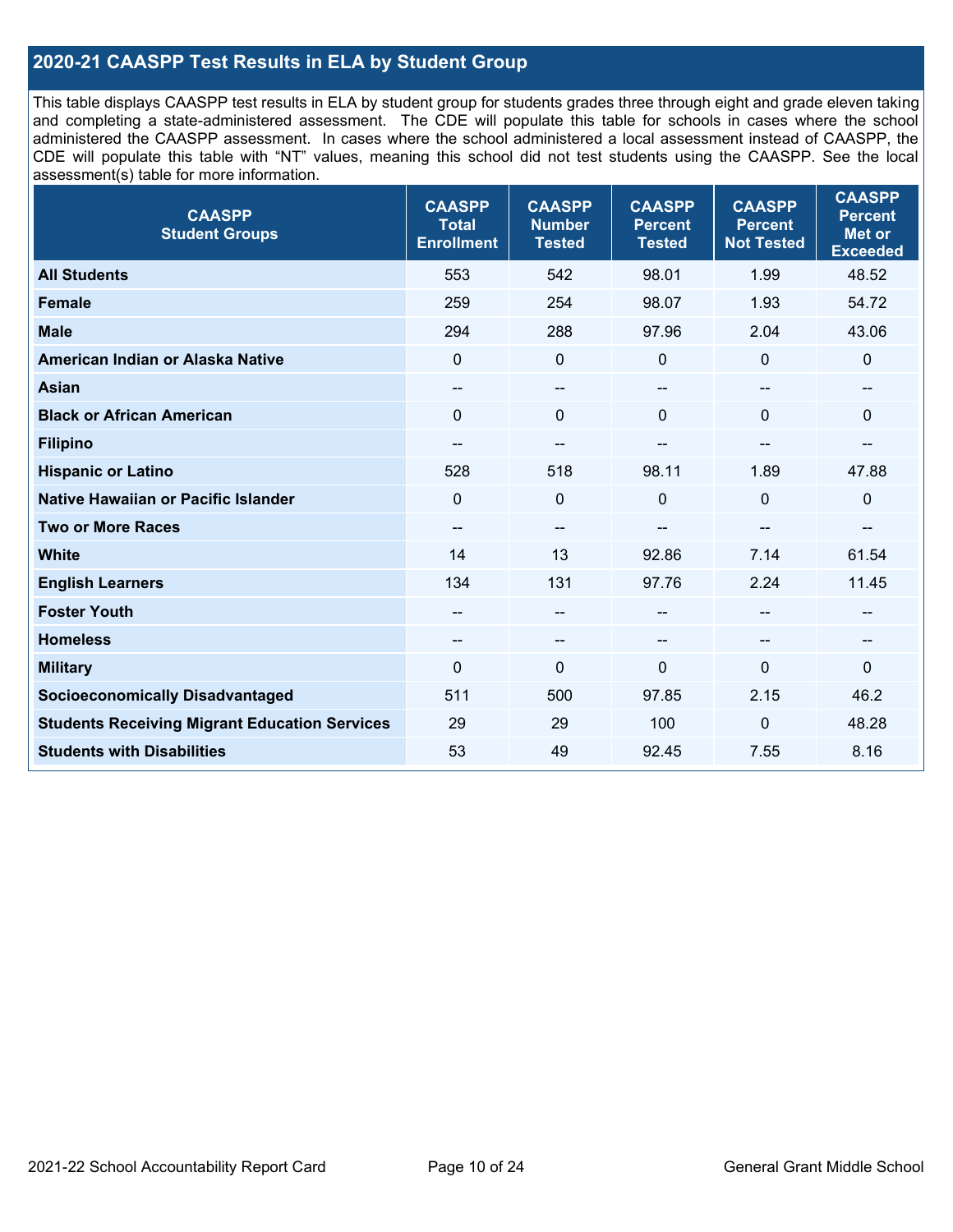## **2020-21 CAASPP Test Results in Math by Student Group**

This table displays CAASPP test results in Math by student group for students grades three through eight and grade eleven taking and completing a state-administered assessment. The CDE will populate this table for schools in cases where the school administered the CAASPP assessment. In cases where the school administered a local assessment instead of CAASPP, the CDE will populate this table with "NT" values, meaning this school did not test students using the CAASPP. See the local assessment(s) table for more information.

| <b>CAASPP</b><br><b>Student Groups</b>               | <b>CAASPP</b><br><b>Total</b><br><b>Enrollment</b> | <b>CAASPP</b><br><b>Number</b><br><b>Tested</b> | <b>CAASPP</b><br><b>Percent</b><br><b>Tested</b> | <b>CAASPP</b><br><b>Percent</b><br><b>Not Tested</b> | <b>CAASPP</b><br><b>Percent</b><br><b>Met or</b><br><b>Exceeded</b> |
|------------------------------------------------------|----------------------------------------------------|-------------------------------------------------|--------------------------------------------------|------------------------------------------------------|---------------------------------------------------------------------|
| <b>All Students</b>                                  | 553                                                | 542                                             | 98.01                                            | 1.99                                                 | 26.75                                                               |
| <b>Female</b>                                        | 259                                                | 254                                             | 98.07                                            | 1.93                                                 | 25.98                                                               |
| <b>Male</b>                                          | 294                                                | 288                                             | 97.96                                            | 2.04                                                 | 27.43                                                               |
| American Indian or Alaska Native                     | $\mathbf{0}$                                       | $\mathbf 0$                                     | 0                                                | $\mathbf 0$                                          | $\mathbf 0$                                                         |
| <b>Asian</b>                                         | --                                                 | $\qquad \qquad -$                               | $-$                                              |                                                      | $\qquad \qquad -$                                                   |
| <b>Black or African American</b>                     | $\mathbf{0}$                                       | $\mathbf 0$                                     | $\Omega$                                         | $\Omega$                                             | $\mathbf 0$                                                         |
| <b>Filipino</b>                                      | --                                                 | $\qquad \qquad -$                               | --                                               | --                                                   | $\qquad \qquad -$                                                   |
| <b>Hispanic or Latino</b>                            | 528                                                | 518                                             | 98.11                                            | 1.89                                                 | 26.25                                                               |
| <b>Native Hawaiian or Pacific Islander</b>           | $\mathbf{0}$                                       | $\mathbf 0$                                     | 0                                                | $\mathbf 0$                                          | $\pmb{0}$                                                           |
| <b>Two or More Races</b>                             | $\qquad \qquad -$                                  | $-$                                             | --                                               | --                                                   | --                                                                  |
| <b>White</b>                                         | 14                                                 | 13                                              | 92.86                                            | 7.14                                                 | 38.46                                                               |
| <b>English Learners</b>                              | 134                                                | 132                                             | 98.51                                            | 1.49                                                 | 1.52                                                                |
| <b>Foster Youth</b>                                  |                                                    | --                                              |                                                  |                                                      | --                                                                  |
| <b>Homeless</b>                                      | $\qquad \qquad -$                                  | $\sim$                                          | --                                               | --                                                   | $\hspace{0.05cm} \cdots$                                            |
| <b>Military</b>                                      | $\mathbf 0$                                        | $\mathbf 0$                                     | 0                                                | $\mathbf 0$                                          | $\mathbf 0$                                                         |
| <b>Socioeconomically Disadvantaged</b>               | 511                                                | 500                                             | 97.85                                            | 2.15                                                 | 25.00                                                               |
| <b>Students Receiving Migrant Education Services</b> | 29                                                 | 29                                              | 100.00                                           | 0.00                                                 | 17.24                                                               |
| <b>Students with Disabilities</b>                    | 53                                                 | 49                                              | 92.45                                            | 7.55                                                 | 2.04                                                                |

## **2020-21 Local Assessment Test Results in ELA by Student Group**

This table displays Local Assessment test results in ELA by student group for students grades three through eight and grade eleven. LEAs/schools will populate this table for schools in cases where the school administered a local assessment. In cases where the school administered the CAASPP assessment, LEAs/schools will populate this table with "N/A" values in all cells, meaning this table is Not Applicable for this school.

| N/A<br><b>Student Groups</b>     | N/A<br><b>Total</b><br><b>Enrollment</b> | N/A<br><b>Number</b><br><b>Tested</b> | N/A<br><b>Percent</b><br><b>Tested</b> | N/A<br>Percent<br><b>Not Tested</b> | N/A<br><b>Percent</b><br><b>At or Above</b><br><b>Grade Level</b> |
|----------------------------------|------------------------------------------|---------------------------------------|----------------------------------------|-------------------------------------|-------------------------------------------------------------------|
| <b>All Students</b>              | N/A                                      | N/A                                   | N/A                                    | N/A                                 | N/A                                                               |
| Female                           | N/A                                      | N/A                                   | N/A                                    | N/A                                 | N/A                                                               |
| <b>Male</b>                      | N/A                                      | N/A                                   | N/A                                    | N/A                                 | N/A                                                               |
| American Indian or Alaska Native | N/A                                      | N/A                                   | N/A                                    | N/A                                 | N/A                                                               |
| <b>Asian</b>                     | N/A                                      | N/A                                   | N/A                                    | N/A                                 | N/A                                                               |

2021-22 School Accountability Report Card Page 11 of 24 General Grant Middle School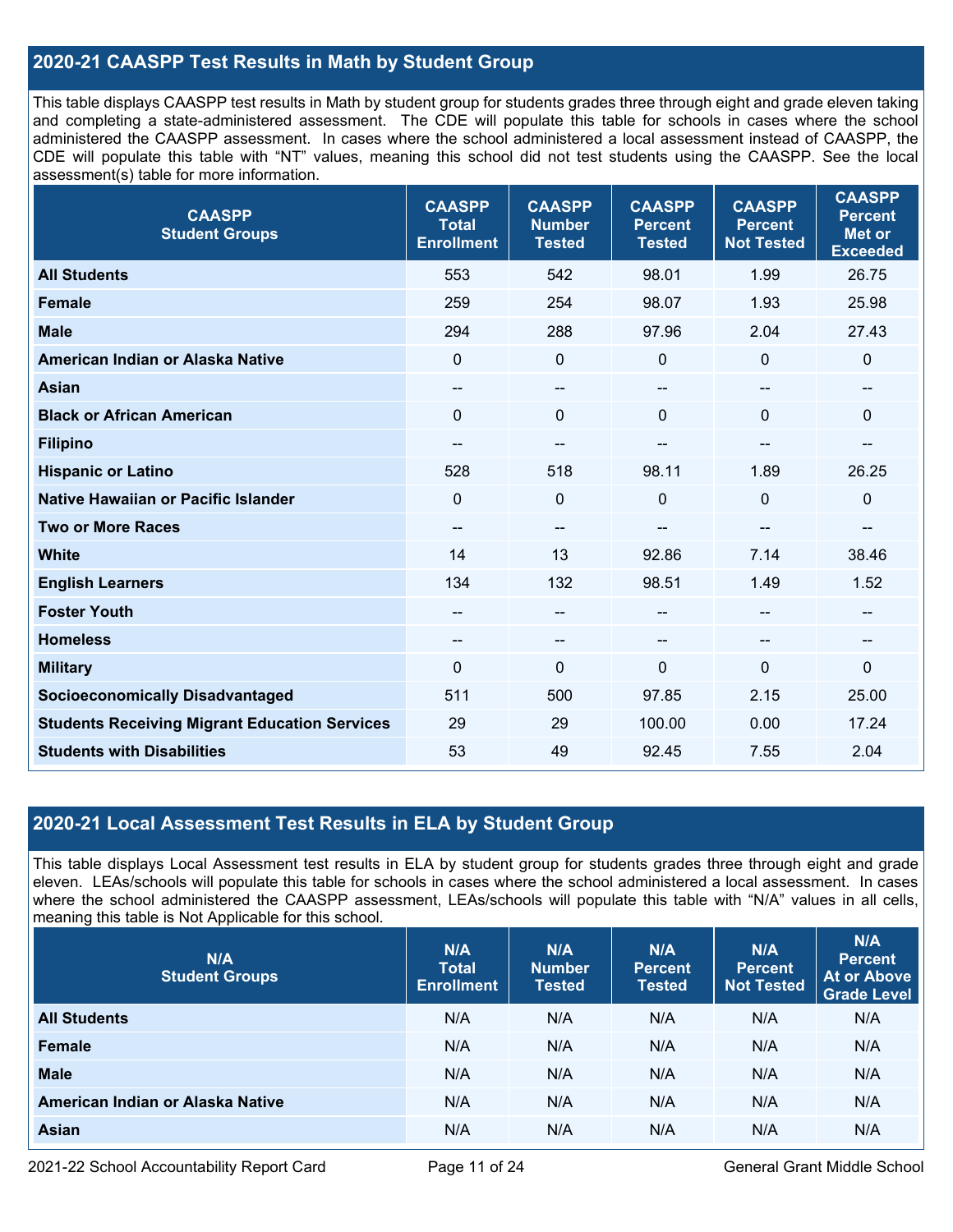| <b>Black or African American</b>                                                          | N/A | N/A | N/A | N/A | N/A |
|-------------------------------------------------------------------------------------------|-----|-----|-----|-----|-----|
| <b>Filipino</b>                                                                           | N/A | N/A | N/A | N/A | N/A |
| <b>Hispanic or Latino</b>                                                                 | N/A | N/A | N/A | N/A | N/A |
| Native Hawaiian or Pacific Islander                                                       | N/A | N/A | N/A | N/A | N/A |
| <b>Two or More Races</b>                                                                  | N/A | N/A | N/A | N/A | N/A |
| White                                                                                     | N/A | N/A | N/A | N/A | N/A |
| <b>English Learners</b>                                                                   | N/A | N/A | N/A | N/A | N/A |
| <b>Foster Youth</b>                                                                       | N/A | N/A | N/A | N/A | N/A |
| <b>Homeless</b>                                                                           | N/A | N/A | N/A | N/A | N/A |
| <b>Military</b>                                                                           | N/A | N/A | N/A | N/A | N/A |
| <b>Socioeconomically Disadvantaged</b>                                                    | N/A | N/A | N/A | N/A | N/A |
| <b>Students Receiving Migrant Education Services</b>                                      | N/A | N/A | N/A | N/A | N/A |
| <b>Students with Disabilities</b>                                                         | N/A | N/A | N/A | N/A | N/A |
| *At or above the grade-level standard in the context of the local assessment administered |     |     |     |     |     |

\*At or above the grade-level standard in the context of the local assessment administered.

## **2020-21 Local Assessment Test Results in Math by Student Group**

This table displays Local Assessment test results in Math by student group for students grades three through eight and grade eleven. LEAs/schools will populate this table for schools in cases where the school administered a local assessment. In cases where the school administered the CAASPP assessment, LEAs/schools will populate this table with "N/A" values in all cells, meaning this table is Not Applicable for this school.

| N/A<br><b>Student Groups</b>                         | N/A<br><b>Total</b><br><b>Enrollment</b> | N/A<br><b>Number</b><br><b>Tested</b> | N/A<br><b>Percent</b><br><b>Tested</b> | N/A<br><b>Percent</b><br><b>Not Tested</b> | N/A<br><b>Percent</b><br><b>At or Above</b><br><b>Grade Level</b> |
|------------------------------------------------------|------------------------------------------|---------------------------------------|----------------------------------------|--------------------------------------------|-------------------------------------------------------------------|
| <b>All Students</b>                                  | N/A                                      | N/A                                   | N/A                                    | N/A                                        | N/A                                                               |
| <b>Female</b>                                        | N/A                                      | N/A                                   | N/A                                    | N/A                                        | N/A                                                               |
| <b>Male</b>                                          | N/A                                      | N/A                                   | N/A                                    | N/A                                        | N/A                                                               |
| American Indian or Alaska Native                     | N/A                                      | N/A                                   | N/A                                    | N/A                                        | N/A                                                               |
| <b>Asian</b>                                         | N/A                                      | N/A                                   | N/A                                    | N/A                                        | N/A                                                               |
| <b>Black or African American</b>                     | N/A                                      | N/A                                   | N/A                                    | N/A                                        | N/A                                                               |
| <b>Filipino</b>                                      | N/A                                      | N/A                                   | N/A                                    | N/A                                        | N/A                                                               |
| <b>Hispanic or Latino</b>                            | N/A                                      | N/A                                   | N/A                                    | N/A                                        | N/A                                                               |
| Native Hawaiian or Pacific Islander                  | N/A                                      | N/A                                   | N/A                                    | N/A                                        | N/A                                                               |
| <b>Two or More Races</b>                             | N/A                                      | N/A                                   | N/A                                    | N/A                                        | N/A                                                               |
| <b>White</b>                                         | N/A                                      | N/A                                   | N/A                                    | N/A                                        | N/A                                                               |
| <b>English Learners</b>                              | N/A                                      | N/A                                   | N/A                                    | N/A                                        | N/A                                                               |
| <b>Foster Youth</b>                                  | N/A                                      | N/A                                   | N/A                                    | N/A                                        | N/A                                                               |
| <b>Homeless</b>                                      | N/A                                      | N/A                                   | N/A                                    | N/A                                        | N/A                                                               |
| <b>Military</b>                                      | N/A                                      | N/A                                   | N/A                                    | N/A                                        | N/A                                                               |
| <b>Socioeconomically Disadvantaged</b>               | N/A                                      | N/A                                   | N/A                                    | N/A                                        | N/A                                                               |
| <b>Students Receiving Migrant Education Services</b> | N/A                                      | N/A                                   | N/A                                    | N/A                                        | N/A                                                               |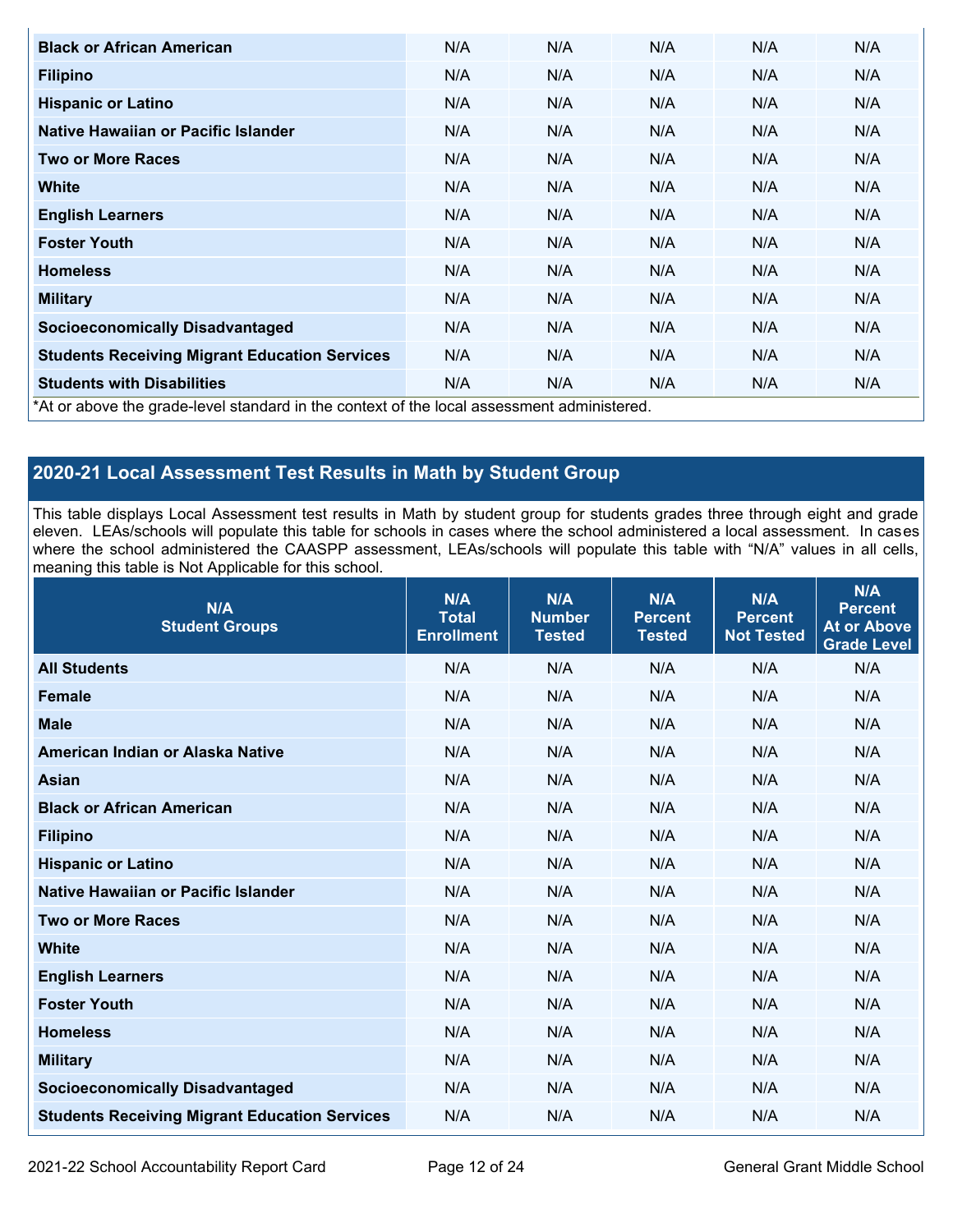| <b>Students with Disabilities</b>                                                           | N/A | N/A | N/A | N/A | N/A |  |
|---------------------------------------------------------------------------------------------|-----|-----|-----|-----|-----|--|
| *At as above the escale level standard in the context of the local accordinate admissioned. |     |     |     |     |     |  |

\*At or above the grade-level standard in the context of the local assessment administered.

## **CAASPP Test Results in Science for All Students**

This table displays the percentage of all students grades five, eight, and High School meeting or exceeding the State Standard.

The 2019-2020 data cells with N/A values indicate that the 2019-2020 data are not available due to the COVID-19 pandemic and resulting summative testing suspension. The Executive Order N-30-20 was issued which waived the assessment, accountability, and reporting requirements for the 2019-2020 school year.

For any 2020-2021 data cells with N/T values indicate that this school did not test students using the CAASPP Science.

| <b>Subject</b>                                  | <b>School</b> | <b>School</b> | <b>District</b> | District | <b>State</b> | <b>State</b> |
|-------------------------------------------------|---------------|---------------|-----------------|----------|--------------|--------------|
|                                                 | 2019-20       | 2020-21       | 2019-20         | 2020-21  | 2019-20      | 2020-21      |
| <b>Science</b><br>(grades 5, 8 and high school) | N/A           | ΝT            | N/A             | NT       | N/A          | 28.72        |

## **2020-21 CAASPP Test Results in Science by Student Group**

This table displays CAASPP test results in Science by student group for students grades five, eight, and High School. For any data cells with N/T values indicate that this school did not test students using the CAASPP Science.

| <b>Student Group</b>                                 | <b>Total</b><br><b>Enrollment</b> | <b>Number</b><br><b>Tested</b> | <b>Percent</b><br><b>Tested</b> | <b>Percent</b><br><b>Not Tested</b> | <b>Percent</b><br><b>Met or</b><br><b>Exceeded</b> |
|------------------------------------------------------|-----------------------------------|--------------------------------|---------------------------------|-------------------------------------|----------------------------------------------------|
| <b>All Students</b>                                  | 202                               | <b>NT</b>                      | <b>NT</b>                       | <b>NT</b>                           | <b>NT</b>                                          |
| Female                                               | 99                                | <b>NT</b>                      | <b>NT</b>                       | <b>NT</b>                           | <b>NT</b>                                          |
| <b>Male</b>                                          | 103                               | <b>NT</b>                      | <b>NT</b>                       | <b>NT</b>                           | <b>NT</b>                                          |
| American Indian or Alaska Native                     | $\mathbf 0$                       | $\mathbf 0$                    | $\mathbf 0$                     | $\mathbf 0$                         | $\mathbf{0}$                                       |
| <b>Asian</b>                                         | --                                | <b>NT</b>                      | <b>NT</b>                       | <b>NT</b>                           | <b>NT</b>                                          |
| <b>Black or African American</b>                     | 0                                 | $\mathbf 0$                    | $\mathbf 0$                     | $\mathbf 0$                         | $\mathbf 0$                                        |
| <b>Filipino</b>                                      | $\qquad \qquad -$                 | <b>NT</b>                      | <b>NT</b>                       | <b>NT</b>                           | <b>NT</b>                                          |
| <b>Hispanic or Latino</b>                            | 191                               | <b>NT</b>                      | <b>NT</b>                       | <b>NT</b>                           | <b>NT</b>                                          |
| Native Hawaiian or Pacific Islander                  | 0                                 | $\mathbf 0$                    | $\mathbf{0}$                    | $\mathbf 0$                         | $\mathbf{0}$                                       |
| <b>Two or More Races</b>                             | --                                | <b>NT</b>                      | <b>NT</b>                       | <b>NT</b>                           | <b>NT</b>                                          |
| <b>White</b>                                         | $\sim$                            | <b>NT</b>                      | <b>NT</b>                       | <b>NT</b>                           | <b>NT</b>                                          |
| <b>English Learners</b>                              | 33                                | <b>NT</b>                      | <b>NT</b>                       | <b>NT</b>                           | <b>NT</b>                                          |
| <b>Foster Youth</b>                                  | --                                | <b>NT</b>                      | <b>NT</b>                       | <b>NT</b>                           | <b>NT</b>                                          |
| <b>Homeless</b>                                      | --                                | <b>NT</b>                      | <b>NT</b>                       | <b>NT</b>                           | <b>NT</b>                                          |
| <b>Military</b>                                      | 0                                 | $\mathbf 0$                    | $\mathbf{0}$                    | $\mathbf{0}$                        | $\mathbf{0}$                                       |
| <b>Socioeconomically Disadvantaged</b>               | 184                               | <b>NT</b>                      | <b>NT</b>                       | <b>NT</b>                           | <b>NT</b>                                          |
| <b>Students Receiving Migrant Education Services</b> | 11                                | <b>NT</b>                      | <b>NT</b>                       | <b>NT</b>                           | <b>NT</b>                                          |
| <b>Students with Disabilities</b>                    | 13                                | <b>NT</b>                      | <b>NT</b>                       | <b>NT</b>                           | <b>NT</b>                                          |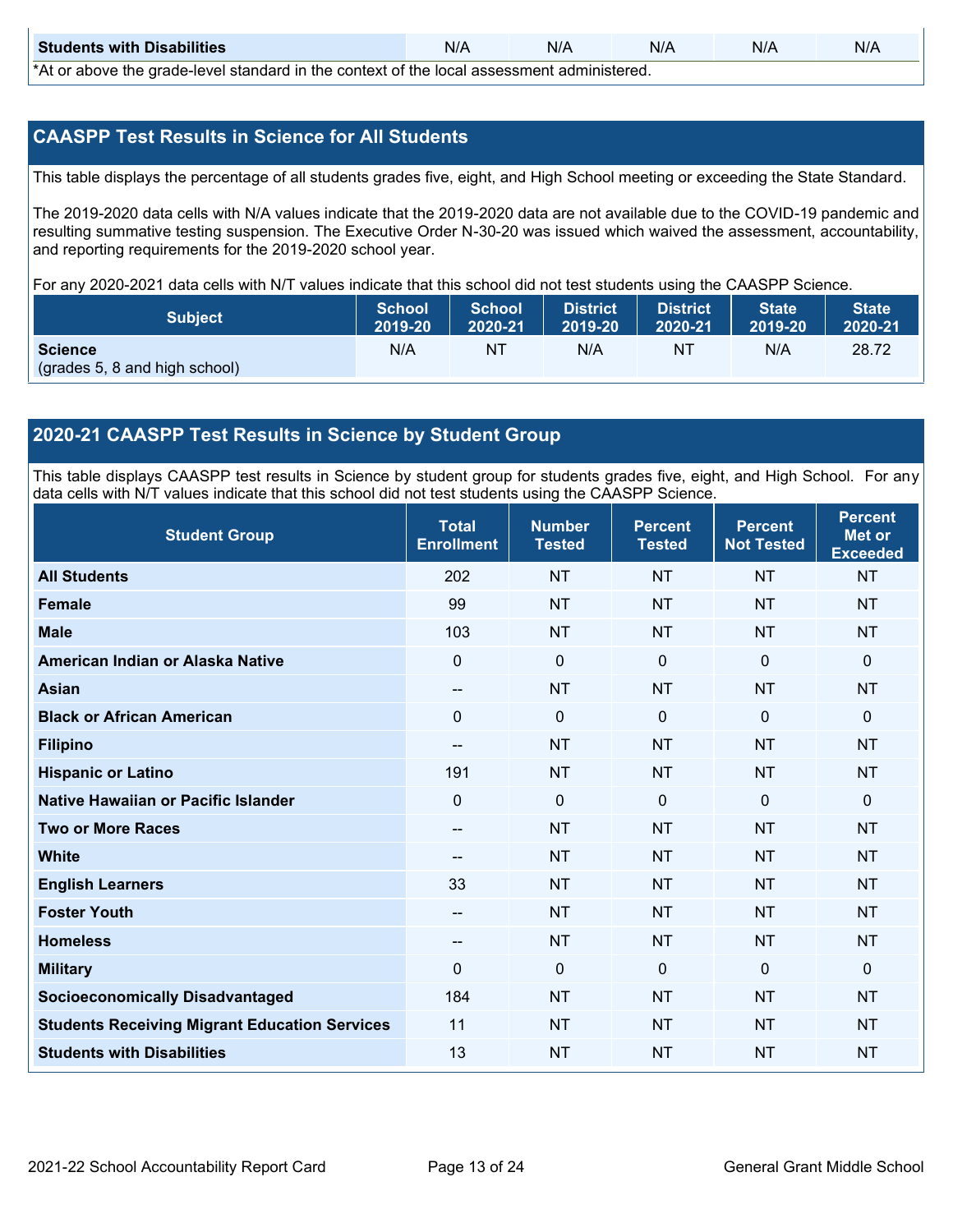## **B. Pupil Outcomes State Priority: Other Pupil Outcomes**

The SARC provides the following information relevant to the State priority: Other Pupil Outcomes (Priority 8): Pupil outcomes in the subject area of physical education.

## **2020-21 California Physical Fitness Test Results**

Due to the COVID-19 crisis, the Physical Fitness Test was suspended during the 2020-2021 school year and therefore no data are reported and each cell in this table is populated with "N/A."

| <b>Grade Level</b> | <b>Four of Six Fitness Standards</b> | Five of Six Fitness Standards   Six of Six Fitness Standards | Percentage of Students Meeting   Percentage of Students Meeting   Percentage of Students Meeting |
|--------------------|--------------------------------------|--------------------------------------------------------------|--------------------------------------------------------------------------------------------------|
| Grade 5            | N/A                                  | N/A                                                          | N/A                                                                                              |
| Grade 7            | N/A                                  | N/A                                                          | N/A                                                                                              |
| Grade 9            | N/A                                  | N/A                                                          | N/A                                                                                              |

## **C. Engagement State Priority: Parental Involvement**

The SARC provides the following information relevant to the State priority: Parental Involvement (Priority 3): Efforts the school district makes to seek parent input in making decisions regarding the school district and at each school site.

### **2021-22 Opportunities for Parental Involvement**

Parent involvement and communication are essential to our school success. Grant Middle School continually strives to involve parents by exchanging information that helps parents understand and support school programs and by providing opportunities for parent participation in school activities. The Grant Middle School Parent Involvement policy is reviewed annually by parents in the PTC, SSC, and ELAC.

There are numerous and varied opportunities for parent involvement. Under traditional school year conditions, the following take place: Parent volunteers are welcome to participate at Scicon, on field trips, as well as other student activities. Parents attend school functions, participate in parent-teacher conferences, volunteer at school events, assist as coaches, chaperone field trips, and more. Parent education is provided through the KCUSD Parent Academy and Parenting Partners as well as through our Parent Teacher Club. We hold an annual Title I meeting, Back to School night, Parent Grizzly Academy (parent education). Bridge to Technology provides parent workshops on the use of technology to support families of English Learners with Chromebooks and internet access at home. Parents are also invited to attend student recognition programs and sporting events, College Awareness visits, Transitional Summer School for incoming 6th graders (held in June-July). Due to the COVID-19 pandemic, many of these activities have been modified, however we continue to hold in person meetings for our Annual Title I meeting, SSC and ELAC meetings, Back-to-School nights, Parent Education opportunities.

Parents may also serve on advisory committees and leadership teams, including Parent Teacher Club (PTC), English Learners Advisory Council (ELAC), and School Site Council (SSC).

Home and school communication is enhanced through automated phone calls, parent-teacher conferences, the student/parent handbook, the school website, student report cards, and other regular communication activities, such as teacher letters, text messages, class dojo, school newsletters, event flyers, emails, etc. Translation is provided.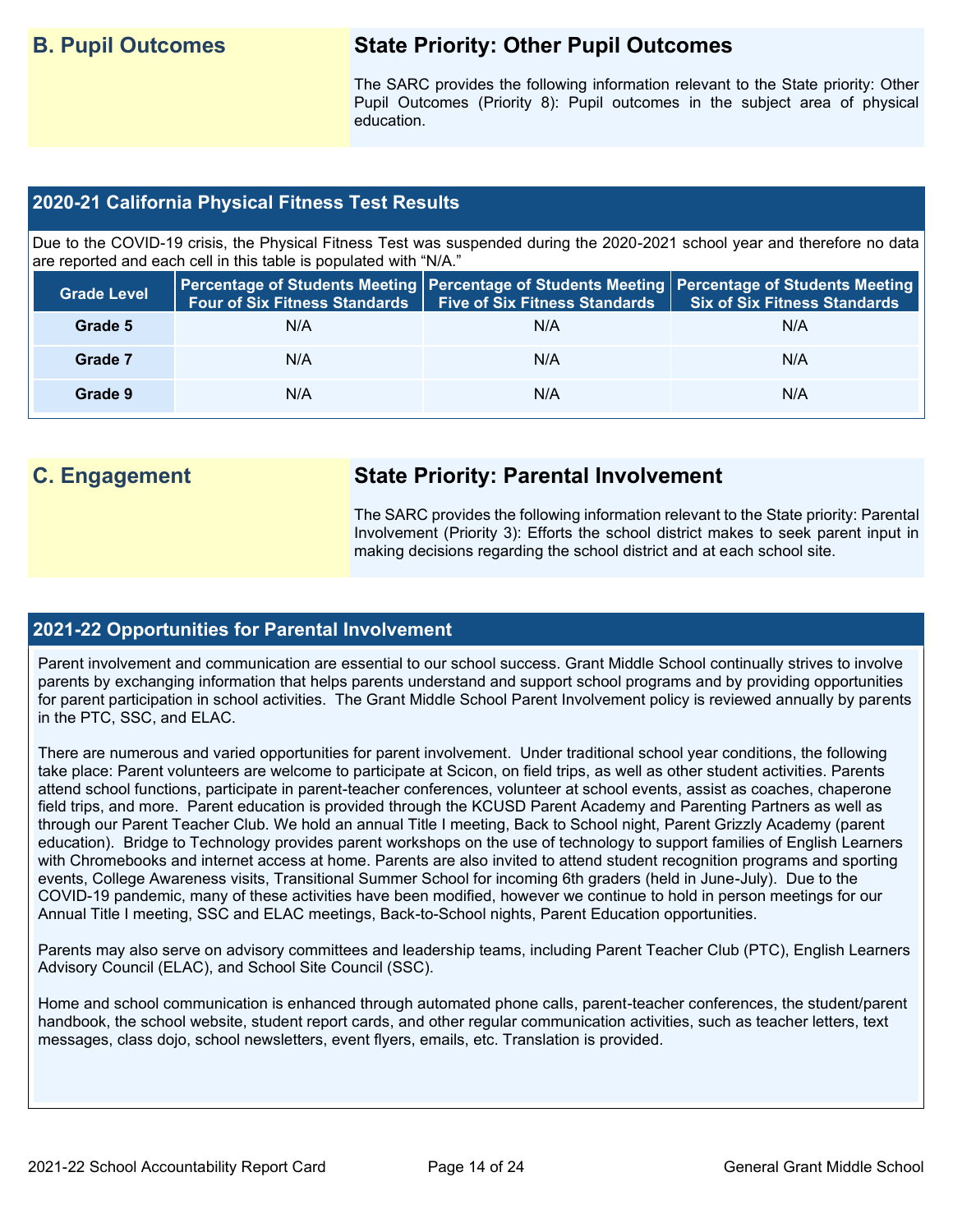## **2020-21 Chronic Absenteeism by Student Group**

| <b>Student Group</b>                                 | <b>Cumulative</b><br><b>Enrollment</b> | <b>Chronic</b><br><b>Absenteeism</b><br><b>Eligible Enrollment</b> | <b>Chronic</b><br><b>Absenteeism</b><br><b>Count</b> | <b>Chronic</b><br><b>Absenteeism</b><br><b>Rate</b> |
|------------------------------------------------------|----------------------------------------|--------------------------------------------------------------------|------------------------------------------------------|-----------------------------------------------------|
| <b>All Students</b>                                  | 587                                    | 575                                                                | 112                                                  | 19.5                                                |
| <b>Female</b>                                        | 274                                    | 266                                                                | 38                                                   | 14.3                                                |
| <b>Male</b>                                          | 313                                    | 309                                                                | 74                                                   | 23.9                                                |
| American Indian or Alaska Native                     | $\Omega$                               | $\Omega$                                                           | $\mathbf{0}$                                         | 0.0                                                 |
| <b>Asian</b>                                         | 4                                      | 3                                                                  | $\mathbf{0}$                                         | 0.0                                                 |
| <b>Black or African American</b>                     | 0                                      | 0                                                                  | $\mathbf{0}$                                         | 0.0                                                 |
| <b>Filipino</b>                                      | 1                                      | $\mathbf 1$                                                        | $\mathbf{0}$                                         | 0.0                                                 |
| <b>Hispanic or Latino</b>                            | 558                                    | 547                                                                | 107                                                  | 19.6                                                |
| Native Hawaiian or Pacific Islander                  | 0                                      | 0                                                                  | 0                                                    | 0.0                                                 |
| <b>Two or More Races</b>                             | $\overline{7}$                         | $\overline{7}$                                                     | 1                                                    | 14.3                                                |
| <b>White</b>                                         | 17                                     | 17                                                                 | 4                                                    | 23.5                                                |
| <b>English Learners</b>                              | 167                                    | 164                                                                | 34                                                   | 20.7                                                |
| <b>Foster Youth</b>                                  | 10                                     | 8                                                                  | 3                                                    | 37.5                                                |
| <b>Homeless</b>                                      | 5                                      | 5                                                                  | 5                                                    | 100.0                                               |
| <b>Socioeconomically Disadvantaged</b>               | 541                                    | 535                                                                | 109                                                  | 20.4                                                |
| <b>Students Receiving Migrant Education Services</b> | 43                                     | 42                                                                 | 9                                                    | 21.4                                                |
| <b>Students with Disabilities</b>                    | 63                                     | 62                                                                 | 12                                                   | 19.4                                                |

# **C. Engagement State Priority: School Climate**

The SARC provides the following information relevant to the State priority: School Climate (Priority 6):

- Pupil suspension rates;
- Pupil expulsion rates; and
- Other local measures on the sense of safety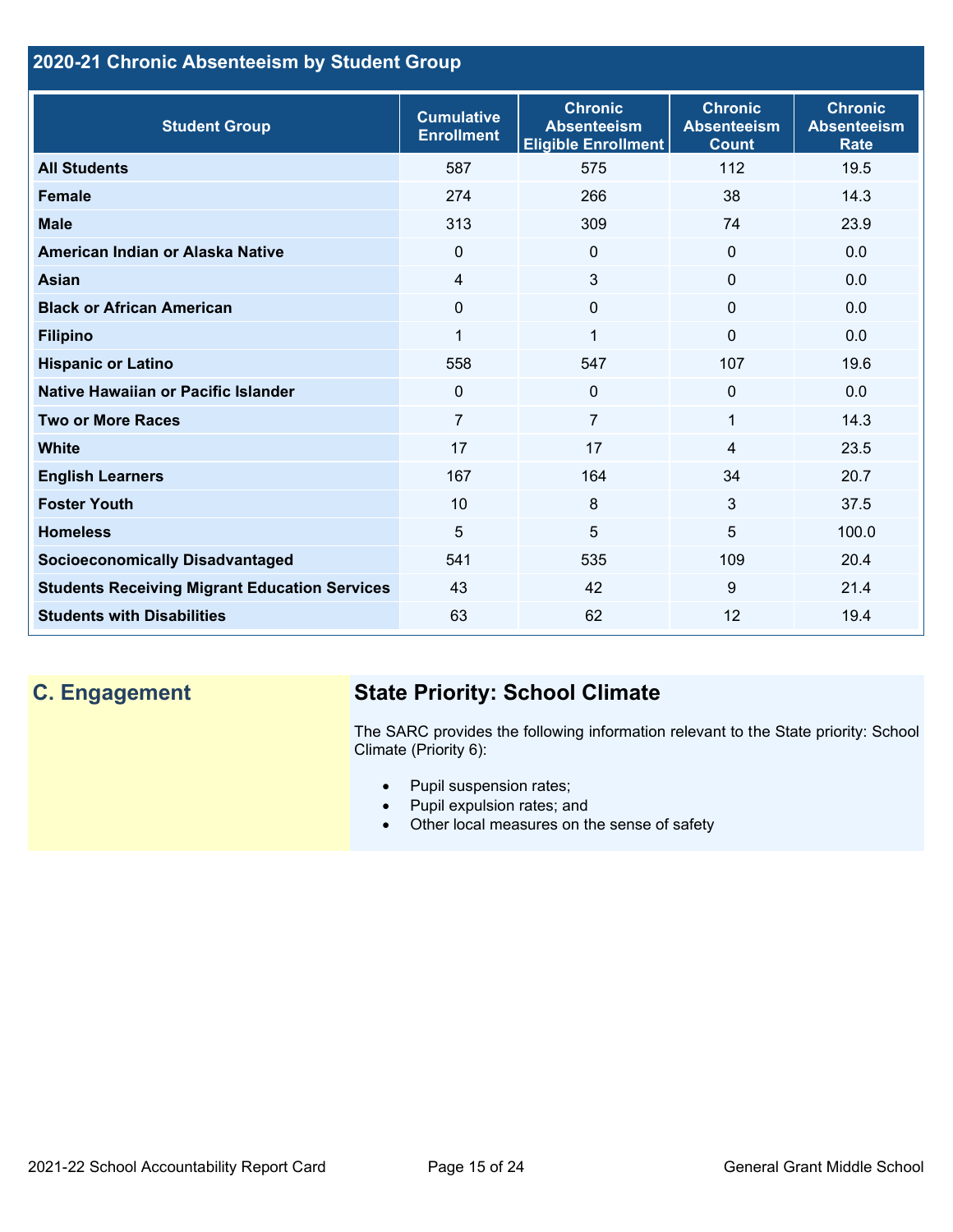## **Suspensions and Expulsions**

This table displays suspensions and expulsions data collected between July through June, each full school year respectively. Data collected during the 2020-21 school year may not be comparable to earlier years of this collection due to differences in learning mode instruction in response to the COVID-19 pandemic.

| <b>Subject</b>     | <b>School</b><br>2018-19 | <b>School</b><br>2020-21 | <b>District</b><br>2018-19 | <b>District</b><br>2020-21 | <b>State</b><br>2018-19 | <b>State</b><br>2020-21 |
|--------------------|--------------------------|--------------------------|----------------------------|----------------------------|-------------------------|-------------------------|
| <b>Suspensions</b> | 2.76                     | 0.34                     | 3.08                       | 0.53                       | 3.47                    | 0.20                    |
| <b>Expulsions</b>  | 0.00                     | 0.00                     | 0.02                       | 0.00                       | 0.08                    | 0.00                    |

This table displays suspensions and expulsions data collected between July through February, partial school year due to the COVID-19 pandemic. The 2019-2020 suspensions and expulsions rate data are not comparable to other year data because the 2019-2020 school year is a partial school year due to the COVID-19 crisis. As such, it would be inappropriate to make any comparisons in rates of suspensions and expulsions in the 2019-2020 school year compared to other school years.

| <b>Subject</b>     | <b>School</b><br>2019-20 | <b>District</b><br>2019-20 | <b>State</b><br>2019-20 |
|--------------------|--------------------------|----------------------------|-------------------------|
| <b>Suspensions</b> | 1.92                     | 2.38                       | 2.45                    |
| <b>Expulsions</b>  | 0.00                     | 0.00                       | 0.05                    |

## **2020-21 Suspensions and Expulsions by Student Group**

| <b>Student Group</b>                                 | <b>Suspensions Rate</b> | <b>Expulsions Rate</b> |
|------------------------------------------------------|-------------------------|------------------------|
| <b>All Students</b>                                  | 0.34                    | 0.00                   |
| <b>Female</b>                                        | 0.36                    | 0.00                   |
| <b>Male</b>                                          | 0.32                    | 0.00                   |
| American Indian or Alaska Native                     | 0.00                    | 0.00                   |
| <b>Asian</b>                                         | 0.00                    | 0.00                   |
| <b>Black or African American</b>                     | 0.00                    | 0.00                   |
| <b>Filipino</b>                                      | 0.00                    | 0.00                   |
| <b>Hispanic or Latino</b>                            | 0.36                    | 0.00                   |
| Native Hawaiian or Pacific Islander                  | 0.00                    | 0.00                   |
| <b>Two or More Races</b>                             | 0.00                    | 0.00                   |
| <b>White</b>                                         | 0.00                    | 0.00                   |
| <b>English Learners</b>                              | 0.60                    | 0.00                   |
| <b>Foster Youth</b>                                  | 0.00                    | 0.00                   |
| <b>Homeless</b>                                      | 0.00                    | 0.00                   |
| <b>Socioeconomically Disadvantaged</b>               | 0.37                    | 0.00                   |
| <b>Students Receiving Migrant Education Services</b> | 0.00                    | 0.00                   |
| <b>Students with Disabilities</b>                    | 3.17                    | 0.00                   |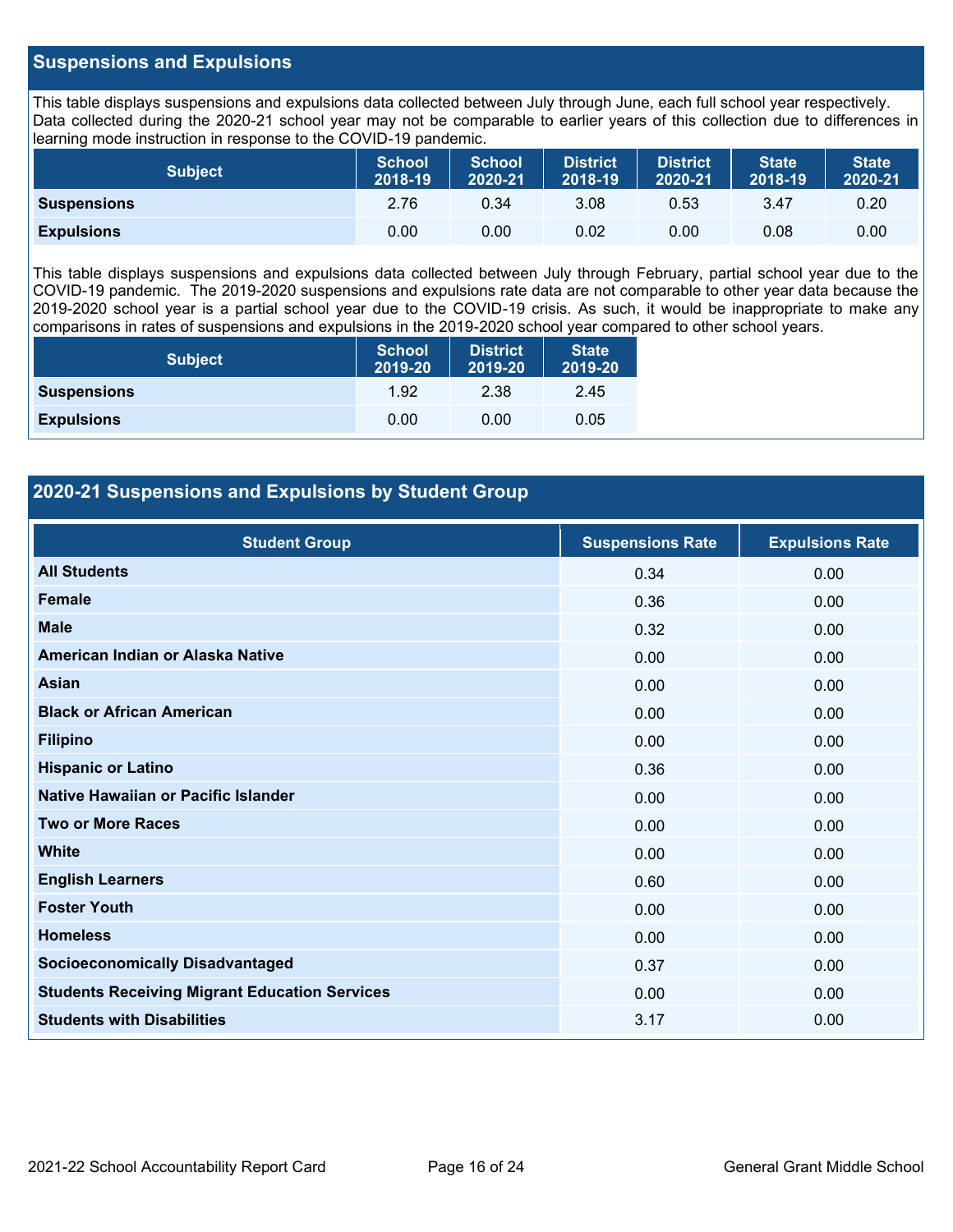### **2021-22 School Safety Plan**

Safety of students and staff is a primary concern of Grant Middle School. Before, during, and after school, the campus is monitored by campus supervisors and assigned staff. All visitors must sign in at the office and wear appropriate identification while on campus. Visitors and school staff are to display their identification cards at all times.

The comprehensive school safety plan is designed to assist in preparing for emergencies, managing emergency response efforts, and maintaining a safe school environment. The plan requires identification of security needs, development of prevention and intervention techniques, evaluation of physical facilities, and communication with staff and students. Components of the plan include: child abuse reporting procedures, procedures for teacher notification of dangerous pupils, disaster response procedures, procedures for safe ingress and egress from school, sexual harassment policies, and suspension and expulsion policies. The safety plan is reviewed annually, updated as needed, and fully compliant with federal and state regulations. The plan was last reviewed/updated in August 2021, and discussed with staff on October 20, 2021. An updated copy is available to the public at the school office.

The school's disaster preparedness plan includes steps for ensuring the safety of students and staff during a disaster. Emergency preparedness drills are conducted regularly and the school staff is appropriately trained.

## **2018-19 Secondary Average Class Size and Class Size Distribution**

This table displays the 2018-19 average class size and class size distribution. The columns titled "Number of Classes" indicates how many classes fall into each size category (a range of total students per classroom). At the secondary school level, this information is reported by subject area rather than grade level.

| <b>Subject</b>               | Average<br><b>Class</b><br><b>Size</b> | <b>1-22 Students</b> | Number of Classes with   Number of Classes with   Number of Classes with<br>23-32 Students | 33+ Students |
|------------------------------|----------------------------------------|----------------------|--------------------------------------------------------------------------------------------|--------------|
| <b>English Language Arts</b> | 25                                     | 10                   | 18                                                                                         |              |
| <b>Mathematics</b>           | 31                                     |                      | 5                                                                                          | b            |
| <b>Science</b>               | 31                                     |                      | 5                                                                                          | 6            |
| <b>Social Science</b>        | 31                                     |                      | 6                                                                                          | 4            |

## **2019-20 Secondary Average Class Size and Class Size Distribution**

This table displays the 2019-20 average class size and class size distribution. The columns titled "Number of Classes" indicates how many classes fall into each size category (a range of total students per classroom). At the secondary school level, this information is reported by subject area rather than grade level.

| <b>Subject</b>               | <b>Average</b><br><b>Class</b><br><b>Size</b> | <b>1-22 Students</b> | Number of Classes with   Number of Classes with   Number of Classes with<br>23-32 Students | 33+ Students |
|------------------------------|-----------------------------------------------|----------------------|--------------------------------------------------------------------------------------------|--------------|
| <b>English Language Arts</b> | 22                                            | 12                   | 16                                                                                         | 5            |
| <b>Mathematics</b>           | 22                                            | 6                    |                                                                                            | 4            |
| <b>Science</b>               | 30                                            |                      | 6                                                                                          | 5            |
| <b>Social Science</b>        | 30                                            |                      | 5                                                                                          | b            |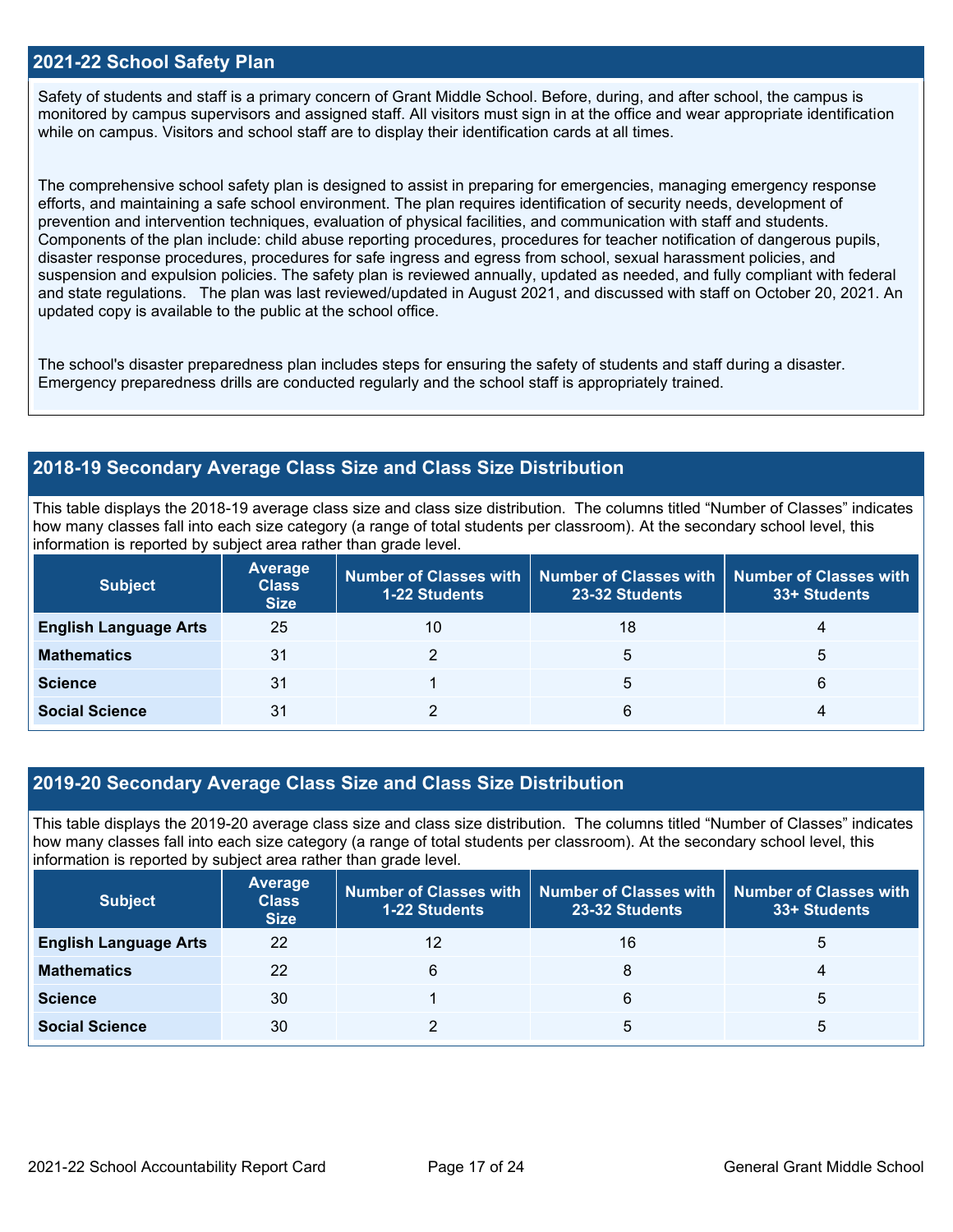## **2020-21 Secondary Average Class Size and Class Size Distribution**

This table displays the 2020-21 average class size and class size distribution. The columns titled "Number of Classes" indicates how many classes fall into each size category (a range of total students per classroom). At the secondary school level, this information is reported by subject area rather than grade level.

| <b>Subject</b>               | <b>Average</b><br><b>Class</b><br><b>Size</b> | <b>1-22 Students</b> | Number of Classes with   Number of Classes with  <br>23-32 Students | Number of Classes with<br>33+ Students |
|------------------------------|-----------------------------------------------|----------------------|---------------------------------------------------------------------|----------------------------------------|
| <b>English Language Arts</b> | 25                                            | 13                   | 14                                                                  | G                                      |
| <b>Mathematics</b>           | 24                                            |                      |                                                                     | 4                                      |
| <b>Science</b>               | 31                                            |                      | b                                                                   | 6                                      |
| <b>Social Science</b>        | 31                                            |                      | 6                                                                   | b                                      |

## **2020-21 Ratio of Pupils to Academic Counselor**

This table displays the ratio of pupils to Academic Counselor. One full time equivalent (FTE) equals one staff member working full time; one FTE could also represent two staff members who each work 50 percent of full time.

| <b>Title</b>                 | <b>Ratio</b> |
|------------------------------|--------------|
| Pupils to Academic Counselor |              |

## **2020-21 Student Support Services Staff**

This table displays the number of FTE support staff assigned to this school. One full time equivalent (FTE) equals one staff member working full time; one FTE could also represent two staff members who each work 50 percent of full time.

| <b>Title</b>                                                         | <b>Number of FTE Assigned to School</b> |
|----------------------------------------------------------------------|-----------------------------------------|
| <b>Counselor (Academic, Social/Behavioral or Career Development)</b> | $\overline{0}$                          |
| Library Media Teacher (Librarian)                                    |                                         |
| <b>Library Media Services Staff (Paraprofessional)</b>               | $\mathbf{0}$                            |
| <b>Psychologist</b>                                                  | 0.3                                     |
| <b>Social Worker</b>                                                 | $\mathbf{0}$                            |
| <b>Speech/Language/Hearing Specialist</b>                            | $\mathbf{0}$                            |
| <b>Resource Specialist (non-teaching)</b>                            | 0                                       |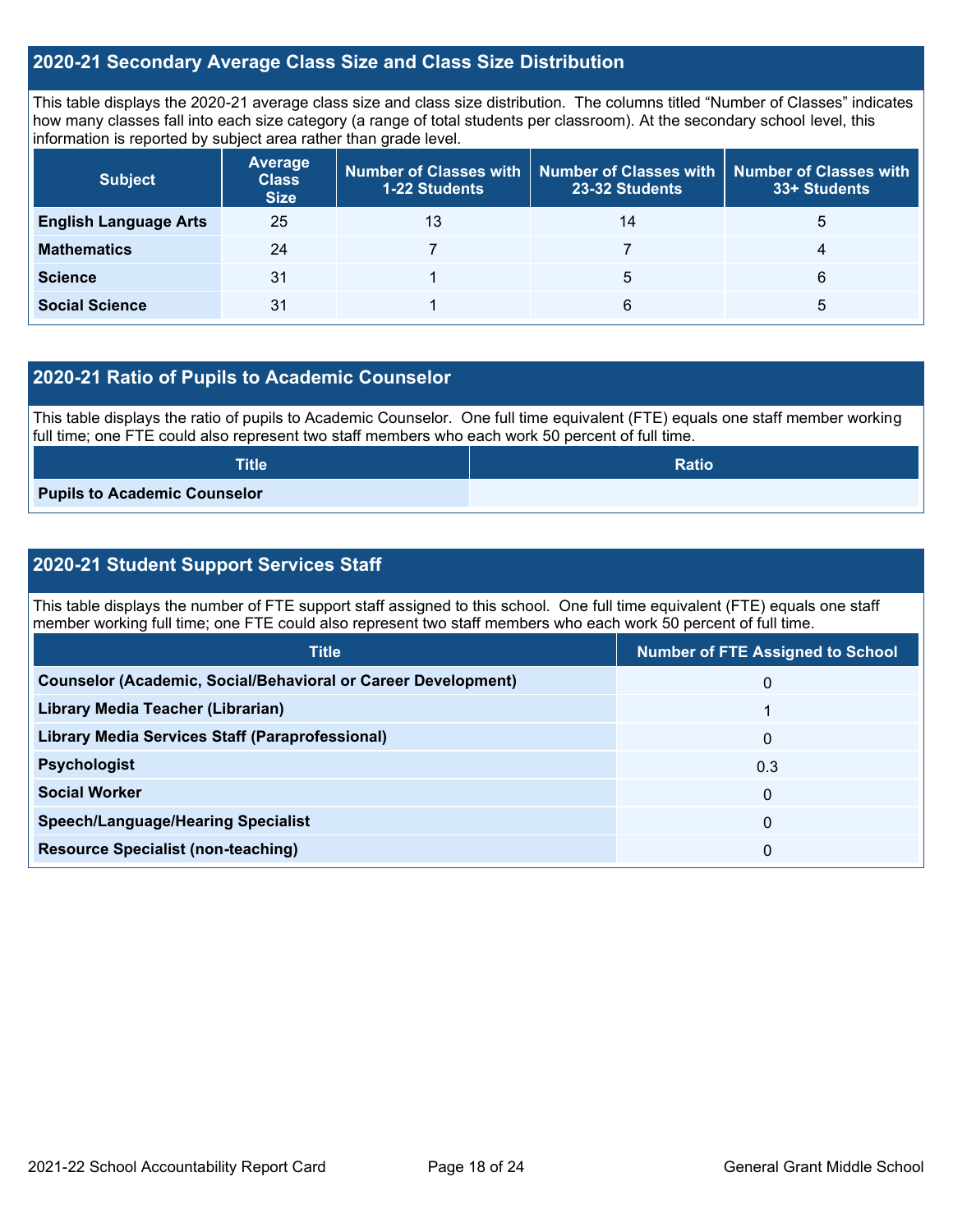## **2019-20 Expenditures Per Pupil and School Site Teacher Salaries**

This table displays the 2019-20 expenditures per pupil and average teach salary for this school. Cells with N/A values do not require data.

| Level                                                | <b>Total</b><br><b>Expenditures</b><br><b>Per Pupil</b> | <b>Expenditures</b><br><b>Per Pupil</b><br>(Restricted) | <b>Expenditures</b><br><b>Per Pupil</b><br>(Unrestricted) | <b>Average</b><br><b>Teacher</b><br><b>Salary</b> |
|------------------------------------------------------|---------------------------------------------------------|---------------------------------------------------------|-----------------------------------------------------------|---------------------------------------------------|
| <b>School Site</b>                                   | \$7,070.24                                              | \$1,046.79                                              | \$6,023.44                                                | \$67,542.59                                       |
| <b>District</b>                                      | N/A                                                     | N/A                                                     | \$7,477.39                                                | \$75,311                                          |
| <b>Percent Difference - School Site and District</b> | N/A                                                     | N/A                                                     | $-21.5$                                                   | $-10.9$                                           |
| <b>State</b>                                         |                                                         |                                                         | \$8.444                                                   | \$81,044                                          |
| <b>Percent Difference - School Site and State</b>    | N/A                                                     | N/A                                                     | $-33.5$                                                   | $-18.2$                                           |

## **2020-21 Types of Services Funded**

Kings Canyon Unified School District (KCUSD) receives state and federal categorical funding, in addition to general state funding. For the 2020-2021 school year, General Grant Middle School received federal and state aid for the following categorical, special education, and support programs and programs and supplemental services as outlined below.

State Lottery/General Fund- to provide materials, supplies, and programs for all students.

Title I Part A School-wide Program- to provide supplemental programs and services in English Language Arts, Math, and English Language Development for students who are academically at risk; professional development for staff and parent involvement activities.

Supplemental and Concentrated funds to support Chronic Absenteeism, School Safety/PBIS, and Parent Academies.

After School Education and Safety Grant (ASES) to provide after school programs for students until 6:00 P.M. everyday school is in session.

Summer Learning, GATE, Migrant Services, Puente a Tecnologia, Extended School Year for Special Education students, PBIS, Interventions, both academic and behavioral, were also provided during the 2020-2021 school year.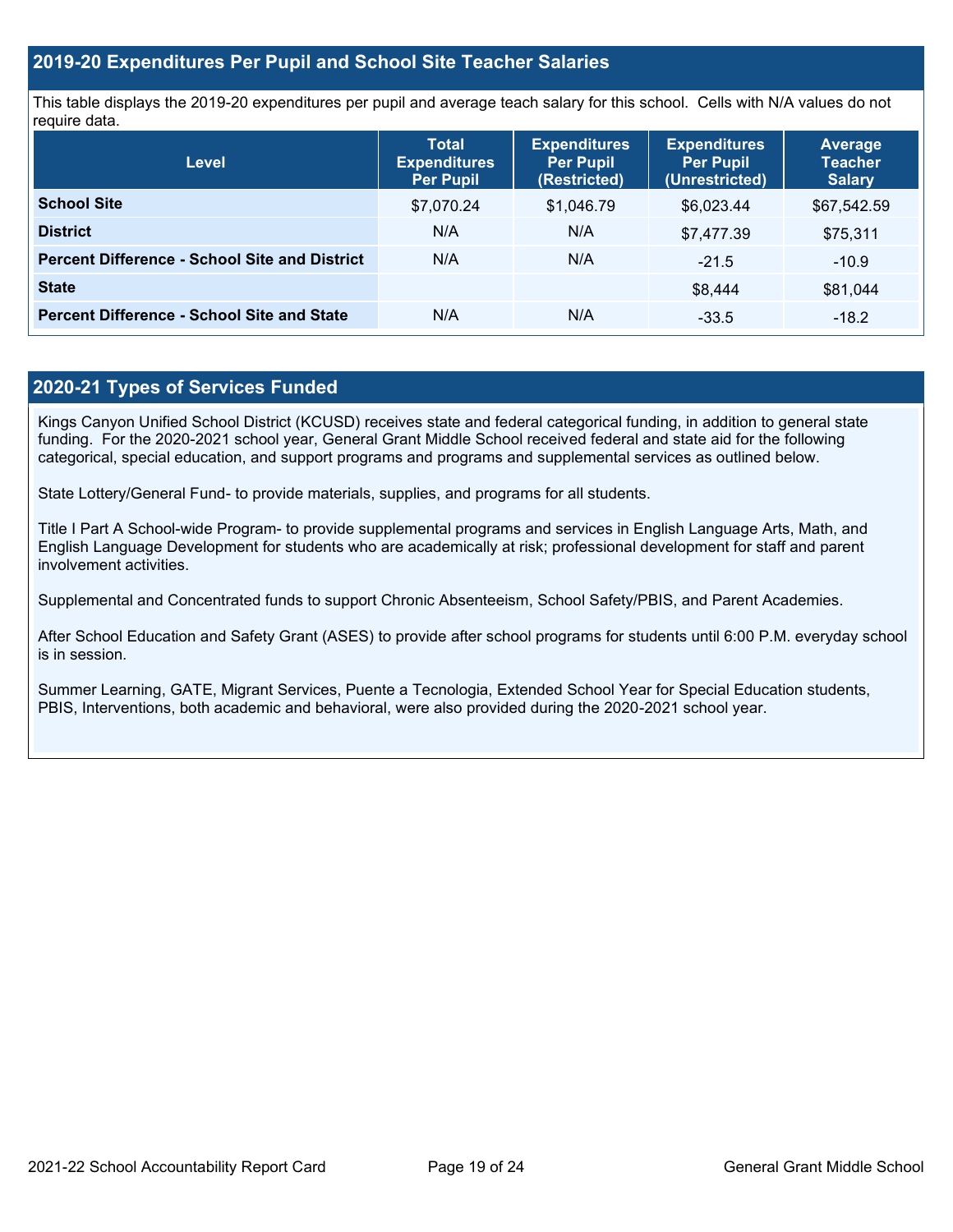## **2019-20 Teacher and Administrative Salaries**

This table displays the 2019-20 Teacher and Administrative salaries. For detailed information on salaries, see the CDE Certification Salaries & Benefits web page at [http://www.cde.ca.gov/ds/fd/cs/.](http://www.cde.ca.gov/ds/fd/cs/)

| Category                                             | <b>District</b><br><b>Amount</b> | <b>State Average</b><br>for Districts<br>in Same Category |
|------------------------------------------------------|----------------------------------|-----------------------------------------------------------|
| <b>Beginning Teacher Salary</b>                      | \$48,010                         | \$51,029                                                  |
| <b>Mid-Range Teacher Salary</b>                      | \$69,956                         | \$78,583                                                  |
| <b>Highest Teacher Salary</b>                        | \$102,133                        | \$99,506                                                  |
| <b>Average Principal Salary (Elementary)</b>         | \$123,232                        | \$124,576                                                 |
| <b>Average Principal Salary (Middle)</b>             | \$132,992                        | \$131,395                                                 |
| <b>Average Principal Salary (High)</b>               | \$147,623                        | \$144,697                                                 |
| <b>Superintendent Salary</b>                         | \$223,065                        | \$240,194                                                 |
| <b>Percent of Budget for Teacher Salaries</b>        | 28%                              | 34%                                                       |
| <b>Percent of Budget for Administrative Salaries</b> | 6%                               | 6%                                                        |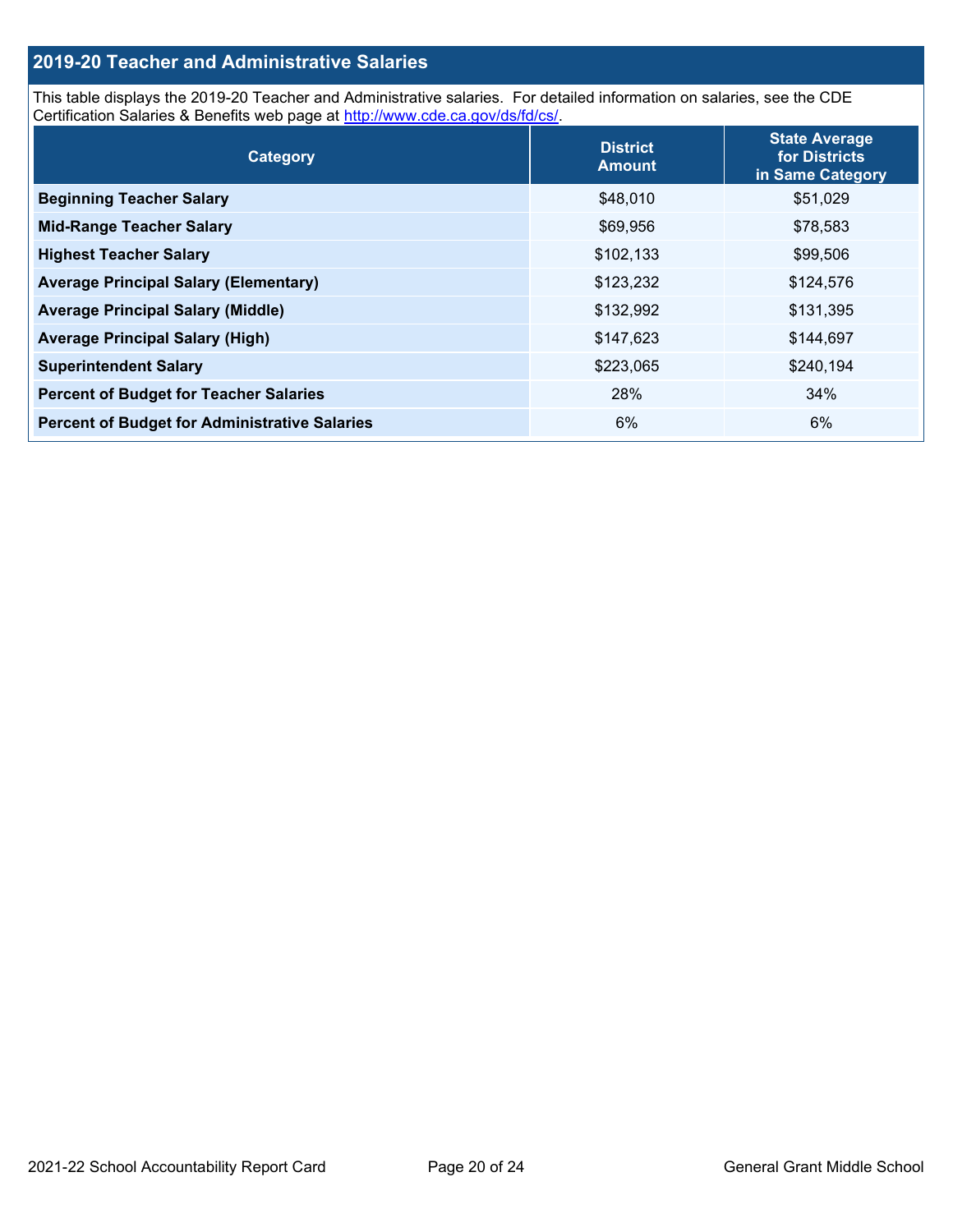### **Professional Development**

Professional development at Grant Middle School determined by using student and teacher data and is designed to meet the individual needs of teachers and students. Professional development may take the form of training, coaching, peer observation, or constructive self-reflection. All Professional Development activities are consistent with our school vision and goals. Principal, teachers, instructional aides, and other support personnel may take part in these activities.

During the past 3 school years, staff, grade level, district-wide, and vertical team meetings also provide regular opportunities for professional collaboration, as do district data analysis and committee meetings. Teachers may also attend conferences and workshops depending on their needs. Three Buy-back and 35 early release days provide time for quality professional development. Grant staff is working collectively to build collective efficacy. Through the use of a guiding coalition, the Grant Middle School Advisory Council, is a group of experienced teachers who are leading the work and building the capacity of other teachers by providing leadership, professional learning opportunities, training, and serving as model teachers for others. We are committed to ensuring all students at Grant will be able to think critically and communicate effectively in order to engage in rigorous academic discourse. Our instructional focus is for our students to be able to think critically. We have collectively agreed to four high leverage teaching practices which include: Modeling and Think Alouds, Planning and asking higher order questions, Providing ongoing, timely, effective feedback to students, and Implementing a variety of strategies to promote active student engagement. We are committed to using and expecting academic language, complete sentence responses, building effective PLC practices which are focused on student outcomes, and providing timely, effective, and instructive feedback to staff and students.

Additionally, teachers have attended the following workshops, conferences, and trainings over the past three years: Amplify Science Training for Teachers and administrators CUE Conference Digital Tools for Asynchronous Scaffolds ED Caliber English 3D implementation Training Illuminate Thinking Maps Write from the Beginning and Beyond Time to Teach practices and training Safety Care Training California STEAM Symposium (Presented and attended) CASE Conference (Presented and attended) Next Generation Science Standards Early Implementation - Administrative training as well as ongoing staff development Professional Learning Communities, Achievement Teams - Resources to support PLCs Grant Middle School's professional development continues to emphasize collaborative team building (PLC), Direct Instruction (DI), Common Core State Standards (CCSS) in English Language Arts and Mathematics, CCSS Curriculum and Materials, Next Generation Science Standards, and Academic Vocabulary to improve teachers' instruction and students' learning. Staff, grade level, and vertical team meetings also provide regular opportunities for professional collaboration regarding data analysis, pacing, and effective instructional strategies. Teachers may also attend conferences and workshops. Buy-back and early release days provide time for quality professional development.

This table displays the number of school days dedicated to staff development and continuous improvement.

| <b>Subiect</b>                                                                  |    |    | $\vert$ 2019-20 $\vert$ 2020-21 $\vert$ 2021-22 $\vert$ |
|---------------------------------------------------------------------------------|----|----|---------------------------------------------------------|
| Number of school days dedicated to Staff Development and Continuous Improvement | 42 | 42 | 42                                                      |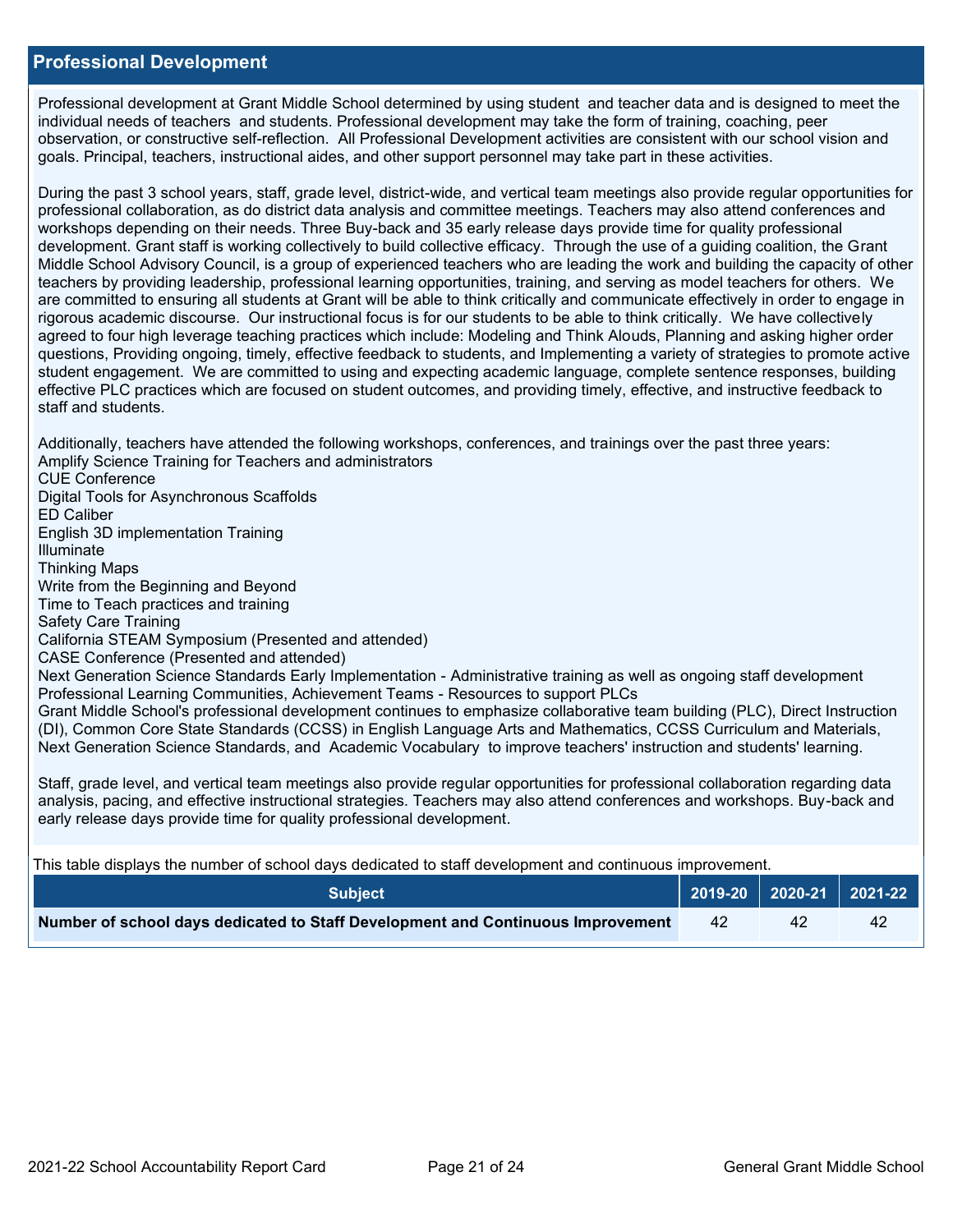# **Kings Canyon Joint Unified School District 2020-21 Local Accountability Report Card (LARC) Addendum**

## **Local Accountability Report Card (LARC) Addendum**

**2020-21 Local Accountability Report Card (LARC) Addendum Overview**



On July 14, 2021, the California State Board of Education (SBE) determined that the California Department of Education (CDE) will use the SARC as the mechanism to conduct a one-time data collection of the LEA-level aggregate test results of all school's local assessments administered during the 2020–2021 school year in order to meet the federal Every Students Succeeds Act (ESSA) reporting requirement for the Local Educational Agency Accountability Report Cards (LARCs).

Each local educational agency (LEA) is responsible for preparing and posting their annual LARC in accordance with the federal ESSA. As a courtesy, the CDE prepares and posts the LARCs on behalf of all LEAs.

Only for the 2020–2021 school year and the 2020–2021 LARCs, LEAs are required to report their aggregate local assessments test results at the LEA-level to the CDE by populating the tables below via the SARC. These data will be used to meet the LEAs' federal requirement for their LARCs. Note that it is the responsibility of the school and LEA to ensure that all student privacy and suppression rules are in place when reporting data in Tables 3 and 4 in the Addendum, as applicable.

The tables below are not part of the SBE approved 2020–2021 SARC template but rather are the mechanism by which these required data will be collected from LEAs.

For purposes of the LARC and the following tables, an LEA is defined as a school district, a county office of education, or a direct funded charter school.

| <b>2021-22 District Contact Information</b> |                                            |  |  |  |
|---------------------------------------------|--------------------------------------------|--|--|--|
| <b>District Name</b>                        | Kings Canyon Joint Unified School District |  |  |  |
| <b>Phone Number</b>                         | 559.305.7010                               |  |  |  |
| Superintendent                              | John Campbell                              |  |  |  |
| <b>Email Address</b>                        | guzman-j@kcusd.com                         |  |  |  |
| <b>District Website Address</b>             | https://www.kcusd.com/                     |  |  |  |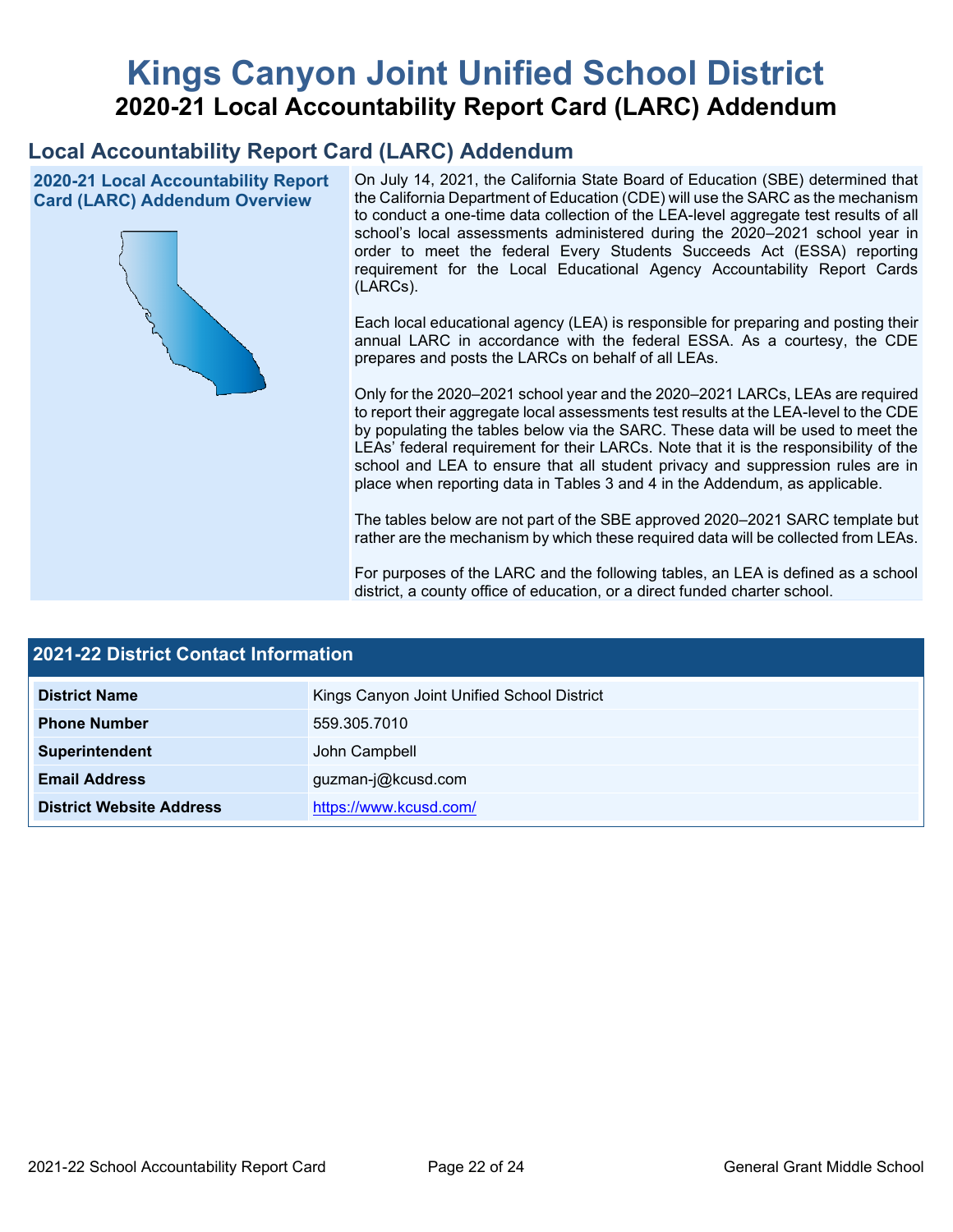## **2020-21 CAASPP Test Results in ELA by Student Group**

This table displays CAASPP test results in ELA by student group for students grades three through eight and grade eleven taking and completing a state-administered assessment. The CDE will populate this table for schools in cases where the school administered the CAASPP assessment. In cases where the school administered a local assessment instead of CAASPP, the CDE will populate this table with "NT" values, meaning this school did not test students using the CAASPP. See the local assessment(s) table for more information.

| <b>CAASPP</b><br><b>Student Groups</b>               | <b>CAASPP</b><br><b>Total</b><br><b>Enrollment</b> | <b>CAASPP</b><br><b>Number</b><br><b>Tested</b> | <b>CAASPP</b><br><b>Percent</b><br><b>Tested</b> | <b>CAASPP</b><br><b>Percent</b><br><b>Not Tested</b> | <b>CAASPP</b><br><b>Percent</b><br><b>Met or</b><br><b>Exceeded</b> |
|------------------------------------------------------|----------------------------------------------------|-------------------------------------------------|--------------------------------------------------|------------------------------------------------------|---------------------------------------------------------------------|
| <b>All Students</b>                                  | 5121                                               | 4993                                            | 97.50                                            | 2.50                                                 | 41.96                                                               |
| <b>Female</b>                                        | 2481                                               | 2426                                            | 97.78                                            | 2.22                                                 | 47.03                                                               |
| <b>Male</b>                                          | 2640                                               | 2567                                            | 97.23                                            | 2.77                                                 | 37.16                                                               |
| American Indian or Alaska Native                     | 23                                                 | 20                                              | 86.96                                            | 13.04                                                | 20.00                                                               |
| <b>Asian</b>                                         | 27                                                 | 26                                              | 96.30                                            | 3.70                                                 | 57.69                                                               |
| <b>Black or African American</b>                     | 14                                                 | 14                                              | 100.00                                           | 0.00                                                 | 57.14                                                               |
| <b>Filipino</b>                                      | 15                                                 | 13                                              | 86.67                                            | 13.33                                                | 69.23                                                               |
| <b>Hispanic or Latino</b>                            | 4567                                               | 4471                                            | 97.90                                            | 2.10                                                 | 40.59                                                               |
| Native Hawaiian or Pacific Islander                  | $\overline{\phantom{a}}$                           | $\overline{\phantom{m}}$                        | --                                               | $\overline{\phantom{a}}$                             | --                                                                  |
| <b>Two or More Races</b>                             | 60                                                 | 55                                              | 91.67                                            | 8.33                                                 | 45.45                                                               |
| <b>White</b>                                         | 412                                                | 391                                             | 94.90                                            | 5.10                                                 | 55.75                                                               |
| <b>English Learners</b>                              | 1328                                               | 1286                                            | 96.84                                            | 3.16                                                 | 8.94                                                                |
| <b>Foster Youth</b>                                  | 39                                                 | 37                                              | 94.87                                            | 5.13                                                 | 29.73                                                               |
| <b>Homeless</b>                                      | 38                                                 | 30                                              | 78.95                                            | 21.05                                                | 26.67                                                               |
| <b>Military</b>                                      | --                                                 | --                                              |                                                  | --                                                   | --                                                                  |
| <b>Socioeconomically Disadvantaged</b>               | 4490                                               | 4390                                            | 97.77                                            | 2.23                                                 | 39.27                                                               |
| <b>Students Receiving Migrant Education Services</b> | 254                                                | 250                                             | 98.43                                            | 1.57                                                 | 31.60                                                               |
| <b>Students with Disabilities</b>                    | 400                                                | 368                                             | 92.00                                            | 8.00                                                 | 11.41                                                               |